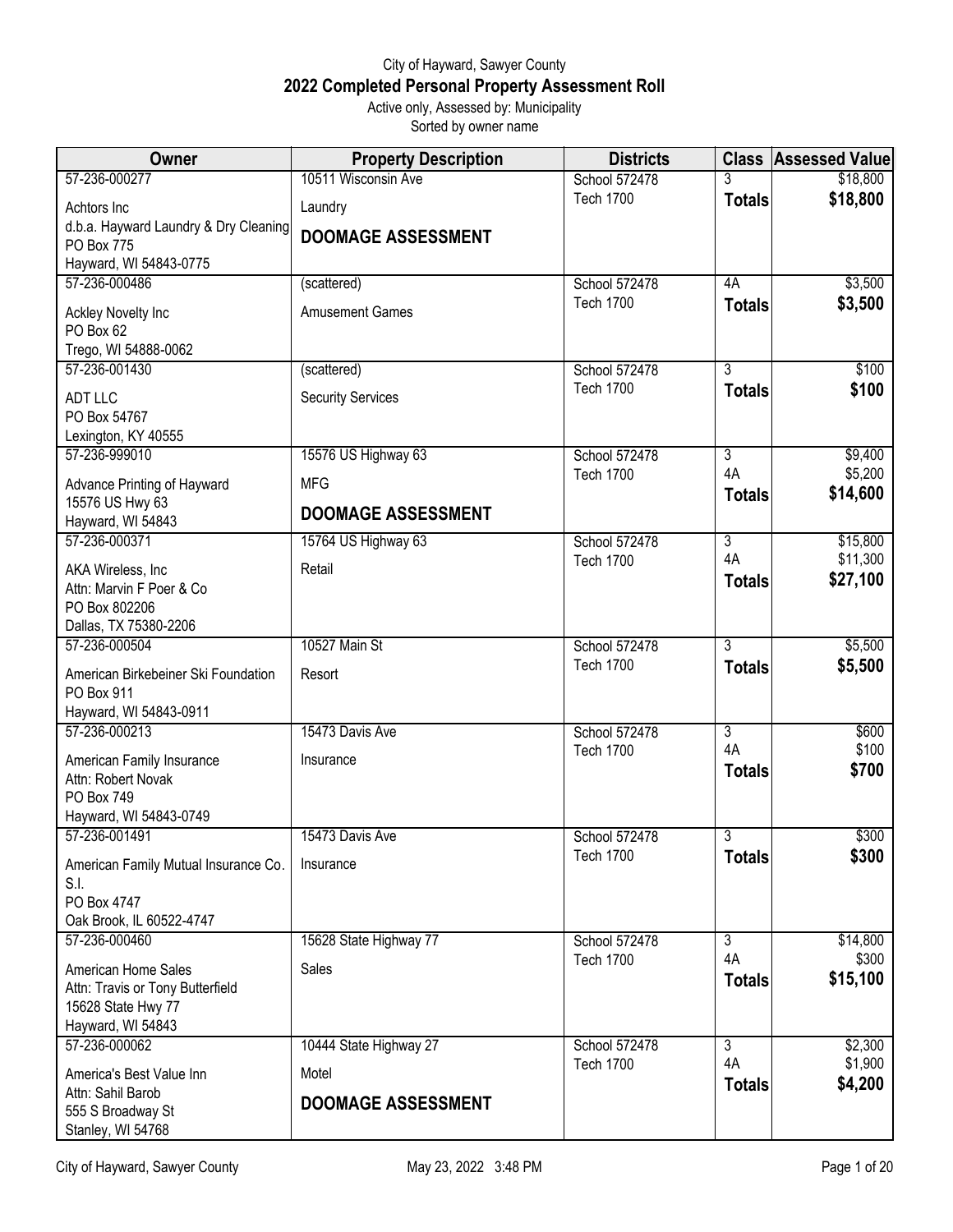| Owner                                                           | <b>Property Description</b> | <b>Districts</b>                  |                           | <b>Class Assessed Value</b> |
|-----------------------------------------------------------------|-----------------------------|-----------------------------------|---------------------------|-----------------------------|
| 57-236-000461                                                   | 15601 US Highway 63         | School 572478                     |                           | \$35,300                    |
| AmericInn                                                       | Hotel                       | <b>Tech 1700</b>                  | <b>Totals</b>             | \$35,300                    |
| Attn: Thoman Acres LLC                                          |                             |                                   |                           |                             |
| 5180 Lane St                                                    |                             |                                   |                           |                             |
| Flushing, MI 48433                                              |                             |                                   |                           |                             |
| 57-236-001392                                                   | (scattered)                 | School 572478                     | 4A                        | \$800                       |
| Amerigas Propane LP                                             | Propane                     | <b>Tech 1700</b>                  | <b>Totals</b>             | \$800                       |
| PO Box 798                                                      |                             |                                   |                           |                             |
| Valley Forge, PA 19482                                          |                             |                                   |                           |                             |
| 57-236-000208                                                   | 10425 State Highway 27      | School 572478                     | $\overline{3}$            | \$4,400                     |
| Anderson, Hager and Moe SC                                      | Accounting & Tax Prep       | <b>Tech 1700</b>                  | 4A                        | \$0<br>\$4,400              |
| PO Box 986                                                      |                             |                                   | <b>Totals</b>             |                             |
| Hayward, WI 54843-0986                                          |                             |                                   |                           |                             |
| 57-236-000297                                                   | 10547 Main St               | School 572478                     | $\overline{3}$            | \$36,600                    |
| Anglers Bar & Grill                                             | Bar & Grill                 | <b>Tech 1700</b>                  | 4A                        | \$900                       |
| Attn: Patrick and Billie Jo Sabin                               |                             |                                   | <b>Totals</b>             | \$37,500                    |
| PO Box 42                                                       |                             |                                   |                           |                             |
| Hayward, WI 54843                                               |                             |                                   |                           |                             |
| 57-236-000231                                                   | 10440 Florida Ave           | School 572478<br><b>Tech 1700</b> | $\overline{3}$<br>4A      | \$900<br>\$500              |
| Angry Minnow LLC                                                | Restaurant                  |                                   | <b>Totals</b>             | \$1,400                     |
| Attn: William Rasmussen                                         | <b>DOOMAGE ASSESSMENT</b>   |                                   |                           |                             |
| 10440 Florida Ave                                               |                             |                                   |                           |                             |
| Hayward, WI 54843<br>57-236-000389                              | 10589 California Ave        | School 572478                     | $\overline{3}$            | \$100                       |
|                                                                 |                             | <b>Tech 1700</b>                  | 4A                        | \$100                       |
| <b>Antiquity Square</b>                                         | Antique Dealer              |                                   | <b>Totals</b>             | \$200                       |
| Attn: Greg Toogood<br>16194 W Herman Rd                         | <b>DOOMAGE ASSESSMENT</b>   |                                   |                           |                             |
| Hayward, WI 54843                                               |                             |                                   |                           |                             |
| 57-236-001490                                                   | 15464 County Rd B           | School 572478                     | $\overline{\overline{3}}$ | \$18,800                    |
|                                                                 |                             | <b>Tech 1700</b>                  | 4A                        | \$900                       |
| APG Media of Wisconsin Inc<br>d.b.a. Sawyer County Publications | <b>MFG</b>                  |                                   | <b>Totals</b>             | \$19,700                    |
| 29088 Airpark Dr                                                | <b>DOOMAGE ASSESSMENT</b>   |                                   |                           |                             |
| Easton, MD 21601-7000                                           |                             |                                   |                           |                             |
| 57-236-000203                                                   | 15453 County Rd B           | School 572478                     |                           | \$4,800                     |
| Area North Realty                                               | Realtor                     | <b>Tech 1700</b>                  | 3                         | \$8,500                     |
| Attn: Spence Wiley                                              |                             |                                   | 4A                        | \$4,700                     |
| <b>PO Box 747</b>                                               |                             |                                   | <b>Totals</b>             | \$18,000                    |
| Hayward, WI 54843-0747                                          |                             |                                   |                           |                             |
| 57-236-001427                                                   | 10214 Rock Creek Rd         | School 572478                     | 3                         | \$47,700                    |
| Aspen Acrers Assisted Living LLC                                | Assisted Living             | <b>Tech 1700</b>                  | 4A                        | \$100                       |
| Attn: Brian & Rachael Spielmann                                 |                             |                                   | <b>Totals</b>             | \$47,800                    |
| PO Box 1390                                                     |                             |                                   |                           |                             |
| Hayward, WI 54843-1390                                          |                             |                                   |                           |                             |
| 57-236-000247                                                   | 10562 Kansas Ave            | School 572478                     | $\overline{3}$            | \$190,600                   |
| <b>Associated Bank</b>                                          | Banking                     | <b>Tech 1700</b>                  | 4A                        | \$47,400                    |
| Attn: MS8227                                                    |                             |                                   | <b>Totals</b>             | \$238,000                   |
| 433 Main St                                                     |                             |                                   |                           |                             |
| Green Bay, WI 54301                                             |                             |                                   |                           |                             |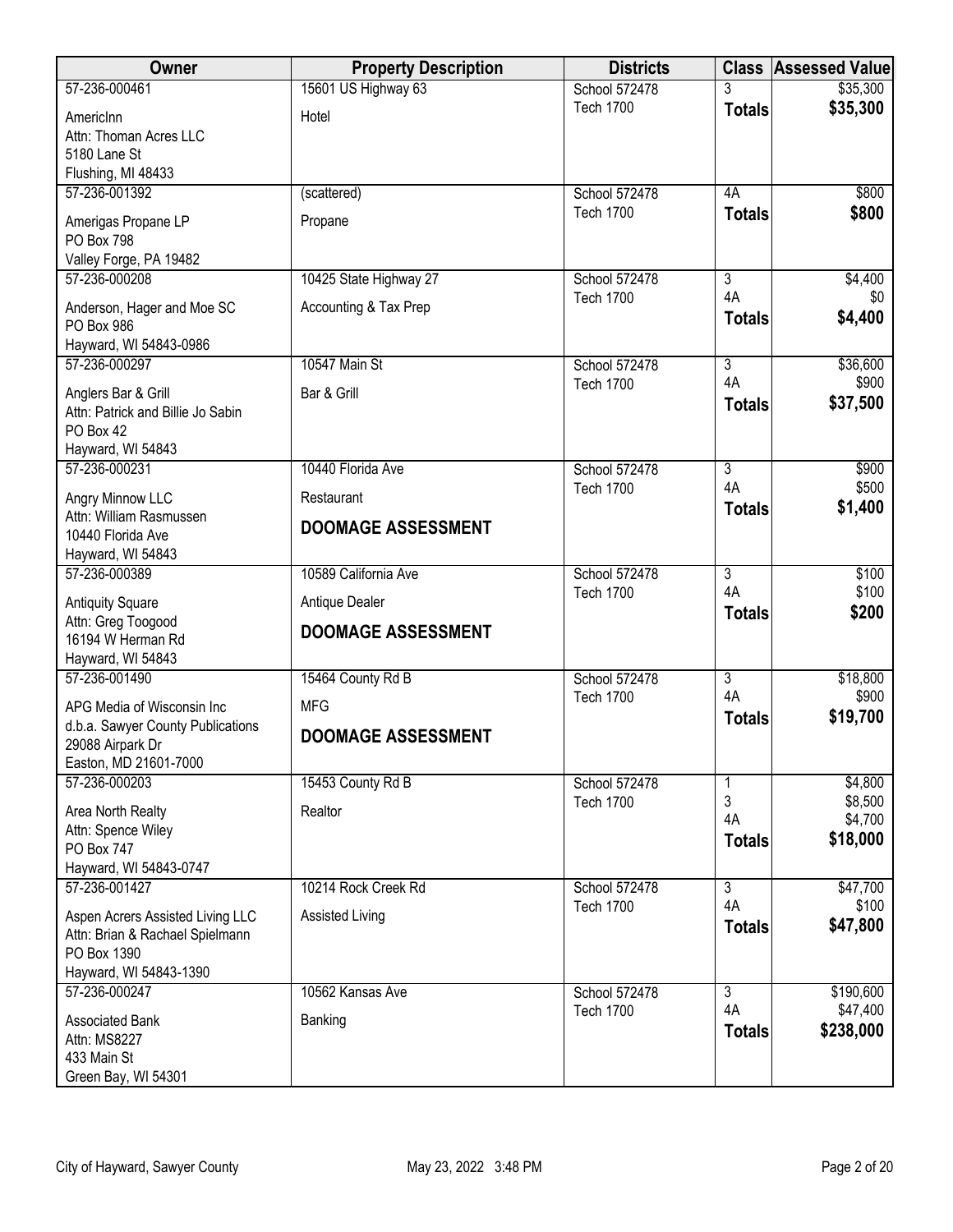| Owner                                                  | <b>Property Description</b> | <b>Districts</b>                  |                                 | <b>Class Assessed Value</b> |
|--------------------------------------------------------|-----------------------------|-----------------------------------|---------------------------------|-----------------------------|
| 57-236-000251                                          | 10518 Lakewood Dr           | School 572478                     | 3                               | \$3,300                     |
| B & K Fischer's Auto Repair                            | Auto Repair                 | <b>Tech 1700</b>                  | 4A                              | \$200                       |
| Attn: Kari Fischer                                     | <b>DOOMAGE ASSESSMENT</b>   |                                   | <b>Totals</b>                   | \$3,500                     |
| 10518 Lakewood Dr                                      |                             |                                   |                                 |                             |
| Hayward, WI 54843                                      |                             |                                   |                                 |                             |
| 57-236-000407                                          | 10526 Dakota Ave            | School 572478<br><b>Tech 1700</b> | $\overline{\overline{3}}$<br>4A | \$5,000<br>\$2,500          |
| Backroads Coffee & Tea                                 | Restaurant                  |                                   | <b>Totals</b>                   | \$7,500                     |
| Attn: Teresa Peters                                    |                             |                                   |                                 |                             |
| 11964 N Peters Rd                                      |                             |                                   |                                 |                             |
| Hayward, WI 54843<br>57-236-000320                     | Nyman Ave                   | School 572478                     | $\overline{3}$                  | \$1,500                     |
|                                                        |                             | <b>Tech 1700</b>                  | <b>Totals</b>                   | \$1,500                     |
| Balsam Ridge LLC                                       | Rentals                     |                                   |                                 |                             |
| N7240 810th St                                         |                             |                                   |                                 |                             |
| Elk Mound, WI 54739<br>57-236-001492                   | 10212 N Greenwood Ln        | School 572478                     | $\overline{3}$                  | \$10,000                    |
|                                                        |                             | <b>Tech 1700</b>                  | <b>Totals</b>                   | \$10,000                    |
| Beckman Coulter Inc                                    | Services                    |                                   |                                 |                             |
| Attn: M/C32B05<br>11800 S W 147th Ave                  |                             |                                   |                                 |                             |
| Miami, FL 33196                                        |                             |                                   |                                 |                             |
| 57-236-001317                                          | 10342 Dyno Dr               | School 572478                     | $\overline{3}$                  | \$11,500                    |
| Bio-Medical Applications of Wisconsin In               | Leasing                     | <b>Tech 1700</b>                  | 4A                              | \$20,600                    |
| 14400 Metcalf Ave                                      |                             |                                   | <b>Totals</b>                   | \$32,100                    |
| Overland Park, KS 66223                                |                             |                                   |                                 |                             |
| 57-236-000518                                          | 10527 Main St               | School 572478                     | $\overline{3}$                  | \$6,300                     |
| <b>Birkie Enterprises</b>                              | Retail                      | <b>Tech 1700</b>                  | <b>Totals</b>                   | \$6,300                     |
| PO Box 911                                             |                             |                                   |                                 |                             |
| Hayward, WI 54843-0911                                 |                             |                                   |                                 |                             |
| 57-236-001380                                          | 16154 US Highway 63         | School 572478                     | $\overline{3}$                  | \$23,500                    |
| <b>BKR Holdings Inc</b>                                | Motel                       | <b>Tech 1700</b>                  | <b>Totals</b>                   | \$23,500                    |
| d.b.a. Aspen Inn                                       |                             |                                   |                                 |                             |
| Attn: Brian Rodgers                                    | <b>DOOMAGE ASSESSMENT</b>   |                                   |                                 |                             |
| PO Box 1392                                            |                             |                                   |                                 |                             |
| Hayward, WI 54843<br>57-236-000218                     | 10475 State Highway 27      | School 572478                     | $\overline{3}$                  | \$500                       |
|                                                        |                             | <b>Tech 1700</b>                  | 4A                              | \$100                       |
| Boncler Realty & Insurance                             | Realtor                     |                                   | <b>Totals</b>                   | \$600                       |
| Attn: Chester Boncler<br>10475 State Hwy 27            |                             |                                   |                                 |                             |
| Hayward, WI 54843                                      |                             |                                   |                                 |                             |
| 57-236-000214                                          | 15691 Davis Ave             | School 572478                     | $\overline{3}$                  | \$4,500                     |
|                                                        |                             | <b>Tech 1700</b>                  | 4A                              | \$100                       |
| Bonnies Florist & Greenhouse, Inc.<br>Attn: Laura Sova | <b>Florist</b>              |                                   | <b>Totals</b>                   | \$4,600                     |
| 15691 Davis Ave                                        |                             |                                   |                                 |                             |
| Hayward, WI 54843                                      |                             |                                   |                                 |                             |
| 57-236-000002                                          | 15571 County Rd B           | School 572478                     | $\overline{3}$                  | \$41,500                    |
| Bratley Nelson Funeral Homes &                         | Funeral Home                | <b>Tech 1700</b>                  | <b>Totals</b>                   | \$41,500                    |
| Crematory Ltd                                          |                             |                                   |                                 |                             |
| PO Box 307                                             |                             |                                   |                                 |                             |
| Hayward, WI 54843-0307                                 |                             |                                   |                                 |                             |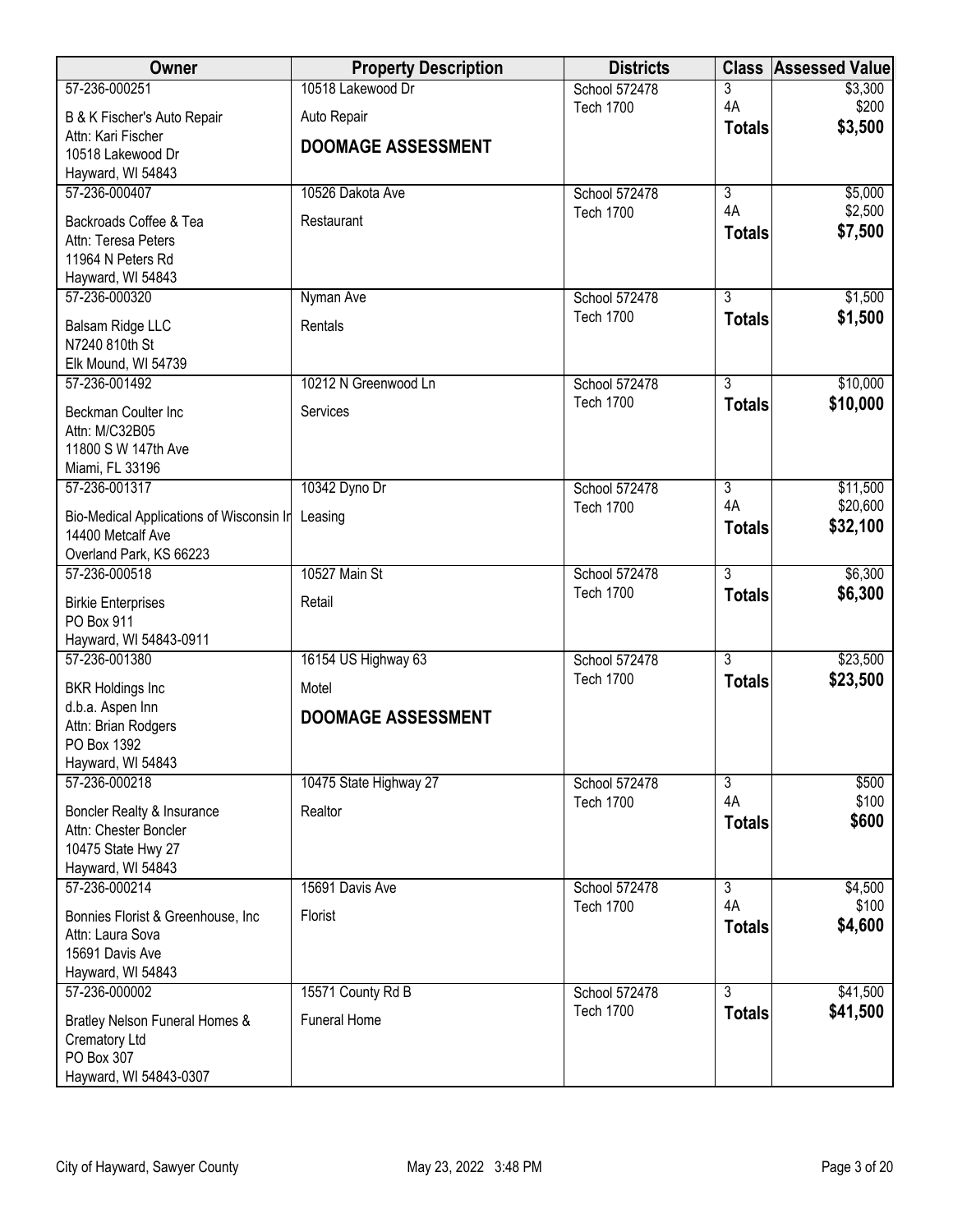| Owner                                            | <b>Property Description</b> | <b>Districts</b>                  |                                 | <b>Class Assessed Value</b> |
|--------------------------------------------------|-----------------------------|-----------------------------------|---------------------------------|-----------------------------|
| 57-236-001424                                    | (scattered)                 | School 572478                     |                                 |                             |
| Canon Financial Services, Inc                    | Leasing                     | <b>Tech 1700</b>                  | <b>Totals</b>                   |                             |
| 158 Gaither Dr                                   |                             |                                   |                                 |                             |
| PO Box 5008                                      |                             |                                   |                                 |                             |
| Mt Laurel, NJ 08054                              |                             |                                   |                                 |                             |
| 57-236-000430                                    | 15755 County Rd B           | School 572478                     | $\overline{3}$                  | \$66,300                    |
| Chippewa Valley Bank                             | Financial                   | <b>Tech 1700</b>                  | <b>Totals</b>                   | \$66,300                    |
| PO Box 13098                                     |                             |                                   |                                 |                             |
| Hayward, WI 54843                                |                             |                                   |                                 |                             |
| 57-236-000308                                    | 10514 Main St               | School 572478                     | $\overline{3}$                  | \$849,300                   |
| Coborn's Inc                                     | <b>Grocery Store</b>        | <b>Tech 1700</b>                  | 4A                              | \$1,000                     |
| d.b.a. Marketplace Foods                         |                             |                                   | <b>Totals</b>                   | \$850,300                   |
| 1921 Coborn Blvd                                 |                             |                                   |                                 |                             |
| St. Cloud, MN 56301                              |                             |                                   |                                 |                             |
| 57-236-001354                                    | 10319 S Michigan Ave        | School 572478                     | $\overline{3}$                  | \$21,200                    |
| Coin Laundry                                     | Laundry                     | <b>Tech 1700</b>                  | 4A                              | \$500                       |
| Attn: Paul Smith and Steven Friendshuh           | <b>DOOMAGE ASSESSMENT</b>   |                                   | <b>Totals</b>                   | \$21,700                    |
| 6950 France Ave # 211                            |                             |                                   |                                 |                             |
| Edina, MN 55435                                  |                             |                                   |                                 |                             |
| 57-236-001493                                    | 10514 Main St               | School 572478<br><b>Tech 1700</b> | $\overline{3}$<br><b>Totals</b> | \$3,100<br>\$3,100          |
| Coinstar Asset Holdings LLC                      | Services                    |                                   |                                 |                             |
| PO Box 72210                                     |                             |                                   |                                 |                             |
| Phoenix, AZ 85050                                |                             |                                   |                                 |                             |
| 57-236-000273                                    | 10778 Minnie Ave            | School 572478<br>TID-005          | $\overline{3}$                  | \$3,600                     |
| <b>Complete Computer Solutions</b>               | Sales & Service             | <b>Tech 1700</b>                  | <b>Totals</b>                   | \$3,600                     |
| Attn: Todd Miller                                |                             |                                   |                                 |                             |
| PO Box 802                                       |                             |                                   |                                 |                             |
| Hayward, WI 54843-0802<br>57-236-000227          |                             |                                   |                                 |                             |
|                                                  | 15914 US Highway 63         | School 572478<br><b>Tech 1700</b> | $\overline{3}$                  | \$15,500                    |
| Consolidated Lumber Company, LLC                 | <b>Building Materials</b>   |                                   | <b>Totals</b>                   | \$15,500                    |
| d.b.a. Arrow Building Center                     | <b>DOOMAGE ASSESSMENT</b>   |                                   |                                 |                             |
| 3503 High Point Dr N<br>Suite 350                |                             |                                   |                                 |                             |
| Oakdale, MN 55128                                |                             |                                   |                                 |                             |
| 57-236-000229                                    | 10588 California Ave        | School 572478                     | $\overline{3}$                  | \$47,700                    |
|                                                  |                             | <b>Tech 1700</b>                  | <b>Totals</b>                   | \$47,700                    |
| Coop's Pizza Parloure                            | Restaurant                  |                                   |                                 |                             |
| Attn: Craig Cooper<br>10588 California Ave       |                             |                                   |                                 |                             |
| Hayward, WI 54843                                |                             |                                   |                                 |                             |
| 57-236-000449                                    | 10488 State Highway 27      | School 572478                     | $\overline{3}$                  | \$82,900                    |
|                                                  |                             | <b>Tech 1700</b>                  | 4A                              | \$26,900                    |
| <b>Courtesy Corporation</b><br>d.b.a. McDonald's | Fast Food                   |                                   | <b>Totals</b>                   | \$109,800                   |
| 2700 National Dr #100                            |                             |                                   |                                 |                             |
| Onalaska, WI 54650                               |                             |                                   |                                 |                             |
| 57-236-000244                                    | 10575 Main St               | School 572478                     | $\overline{3}$                  | \$600                       |
|                                                  |                             | <b>Tech 1700</b>                  | 4A                              | \$100                       |
| Cre8 It LLC<br>320 Broadway                      |                             |                                   | <b>Totals</b>                   | \$700                       |
| Wisconsin Dells, WI 53965                        | <b>DOOMAGE ASSESSMENT</b>   |                                   |                                 |                             |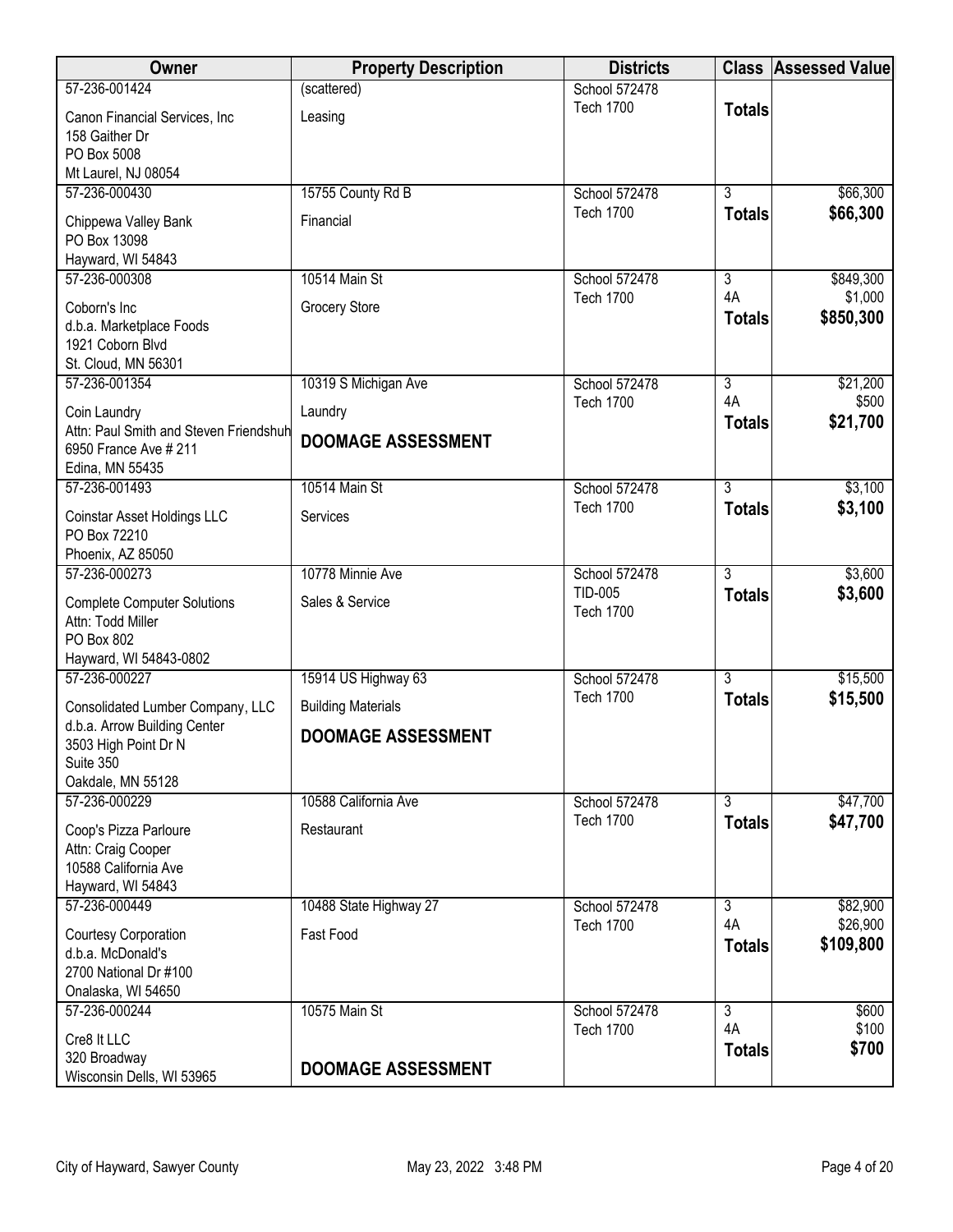| Owner                                                           | <b>Property Description</b> | <b>Districts</b> |                | <b>Class Assessed Value</b> |
|-----------------------------------------------------------------|-----------------------------|------------------|----------------|-----------------------------|
| 57-236-001494                                                   | 15612 Windrose Ln           | School 572478    |                | \$400                       |
| Data Sales Co Inc                                               | Leasing                     | <b>Tech 1700</b> | <b>Totals</b>  | \$400                       |
| 3450 W Burnsville Pkwy                                          |                             |                  |                |                             |
| Burnsville, MN 55337                                            |                             |                  |                |                             |
| 57-236-001285                                                   | 10535 Dakota Ave            | School 572478    | $\overline{3}$ | \$4,700                     |
| DDDC, LLC                                                       | Retail                      | <b>Tech 1700</b> | <b>Totals</b>  | \$4,700                     |
| d.b.a. Lori's Card & Gift                                       |                             |                  |                |                             |
| PO Box 424                                                      |                             |                  |                |                             |
| Hayward, WI 54843-0424                                          |                             |                  |                |                             |
| 57-236-001475                                                   | 10270 Lee Rd                | School 572478    | $\overline{3}$ | \$900                       |
| Digital Cinema Distribution Coalition LLC                       | Services                    | <b>Tech 1700</b> | <b>Totals</b>  | \$900                       |
| 1840 Century Park East Ste 550                                  |                             |                  |                |                             |
| Los Angeles, CA 90067                                           |                             |                  |                |                             |
| 57-236-000299                                                   | (scattered)                 | School 572478    | 3              | \$2,800                     |
|                                                                 |                             | <b>Tech 1700</b> | <b>Totals</b>  | \$2,800                     |
| DirecTV, LLC<br>Attn: Kroll LLC                                 | Satellite TV                |                  |                |                             |
| PO Box 2789                                                     |                             |                  |                |                             |
| Addison, TX 75001                                               |                             |                  |                |                             |
| 57-236-001381                                                   | (scattered)                 | School 572478    | 4A             | \$2,300                     |
|                                                                 | Satellite TV                | <b>Tech 1700</b> | <b>Totals</b>  | \$2,300                     |
| <b>DISH Network LLC</b><br>PO Box 6623                          |                             |                  |                |                             |
| Englewood, CO 80155                                             |                             |                  |                |                             |
| 57-236-001482                                                   | 15734 W US Highway 63       | School 572478    | $\overline{3}$ | \$50,400                    |
|                                                                 |                             | <b>Tech 1700</b> | 4A             | \$500                       |
| Dollar Tree Stores Inc                                          | Retail                      |                  | <b>Totals</b>  | \$50,900                    |
| Attn: Dept 120<br>PO Box 460389                                 |                             |                  |                |                             |
| Houston, TX 77056                                               |                             |                  |                |                             |
| 57-236-000454                                                   | 15704 US Highway 63         | School 572478    | $\overline{3}$ | \$2,400                     |
|                                                                 |                             | <b>Tech 1700</b> | <b>Totals</b>  | \$2,400                     |
| Dr. Peter E. Rydell, DDS                                        | Dentist                     |                  |                |                             |
| Attn: Peter Rydell, DDS<br>15704 N US Hwy 63                    |                             |                  |                |                             |
| Hayward, WI 54843                                               |                             |                  |                |                             |
| 57-236-001496                                                   | (scattered)                 | School 572478    | $\overline{3}$ | \$2,700                     |
|                                                                 |                             | <b>Tech 1700</b> | <b>Totals</b>  | \$2,700                     |
| DS Services of America, Inc<br>d.b.a. Primo Water North America | Services                    |                  |                |                             |
| 4221 W Boy Scout Blvd Ste 400                                   |                             |                  |                |                             |
| Tampa, FL 33607                                                 |                             |                  |                |                             |
| 57-236-000253                                                   | 10654 Reinke St             | School 572478    | 3              | \$300                       |
|                                                                 |                             | <b>Tech 1700</b> | 4A             | \$100                       |
| E Fuller Inc                                                    | Rentals                     |                  | <b>Totals</b>  | \$400                       |
| d.b.a. Shirley Anne Apartments<br>Attn: Brian Fuller            |                             |                  |                |                             |
| PO Box 349                                                      |                             |                  |                |                             |
| Hayward, WI 54843-0349                                          |                             |                  |                |                             |
| 57-236-000466                                                   | 15575 Railroad St           | School 572478    | $\overline{3}$ | \$9,500                     |
|                                                                 |                             | <b>Tech 1700</b> | 4A             | \$700                       |
| Edward D. Jones & Co., L.P.<br>d.b.a. Branch Tax 02701          | Financial                   |                  | <b>Totals</b>  | \$10,200                    |
| PO Box 66528                                                    |                             |                  |                |                             |
| St Louis, MO 63166-6528                                         |                             |                  |                |                             |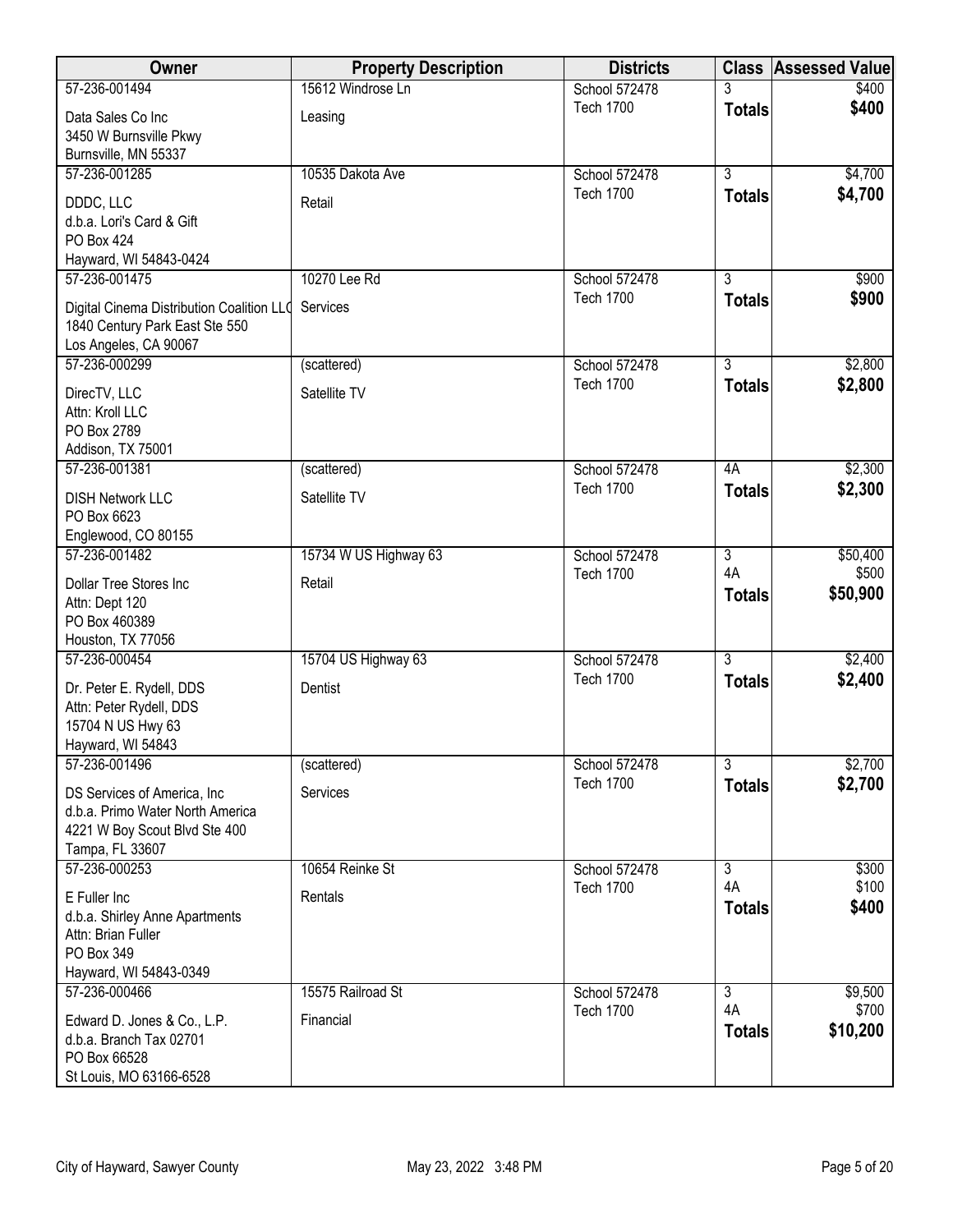| Owner                                   | <b>Property Description</b> | <b>Districts</b>                  |                      | <b>Class Assessed Value</b> |
|-----------------------------------------|-----------------------------|-----------------------------------|----------------------|-----------------------------|
| 57-236-000324                           | 10526 Main St               | School 572478                     |                      |                             |
| ENDF3DK, LLC                            | Services                    | <b>Tech 1700</b>                  | <b>Totals</b>        |                             |
| 731 N Jackson St                        |                             |                                   |                      |                             |
| Suite 502                               |                             |                                   |                      |                             |
| Milwaukee, WI 53202<br>57-236-000243    |                             | School 572478                     | 3                    |                             |
|                                         | 15995 Nursery Rd            | <b>Tech 1700</b>                  | 4A                   | \$12,100<br>\$5,400         |
| Ernie's Auto Body                       | Auto Repair                 |                                   | <b>Totals</b>        | \$17,500                    |
| Attn: John R. Magowan                   |                             |                                   |                      |                             |
| PO Box 974<br>Hayward, WI 54843-0974    |                             |                                   |                      |                             |
| 57-236-001371                           | (scattered)                 | School 572478                     | $\overline{3}$       | \$100                       |
|                                         |                             | <b>Tech 1700</b>                  | <b>Totals</b>        | \$100                       |
| Farmer Bros Co<br>Attn: Tax Dept        | Leasing                     |                                   |                      |                             |
| 1912 Farmers Brothers Dr                |                             |                                   |                      |                             |
| Northlake, TX 76262                     |                             |                                   |                      |                             |
| 57-236-000358                           | 15899 US Highway 63         | School 572478                     | $\overline{3}$       | \$200                       |
| Ferrellgas, LP                          | Retail                      | <b>Tech 1700</b>                  | 4A                   | \$94,200                    |
| d.b.a. Ferrellgas LP/Blue Rhino         |                             |                                   | <b>Totals</b>        | \$94,400                    |
| Attn: Operating Tax Dept                |                             |                                   |                      |                             |
| One Liberty Plaza                       |                             |                                   |                      |                             |
| Liberty, MO 64068                       |                             |                                   |                      |                             |
| 57-236-000263                           | 16043 Nursery Rd            | School 572478<br><b>Tech 1700</b> | $\overline{3}$<br>4A | \$15,800<br>\$2,100         |
| Floor to Ceiling Store                  | <b>Building Materials</b>   |                                   | <b>Totals</b>        | \$17,900                    |
| Attn: Tom Smedley                       | <b>DOOMAGE ASSESSMENT</b>   |                                   |                      |                             |
| 16043 Nursery Rd<br>Hayward, WI 54843   |                             |                                   |                      |                             |
| 57-236-000331                           | 10583 Main St               | School 572478                     | $\overline{3}$       | \$260,500                   |
| Frandsen Bank & Trust                   | Banking                     | <b>Tech 1700</b>                  | 4A                   | \$7,800                     |
| Attn: Bailey Landecker                  |                             |                                   | <b>Totals</b>        | \$268,300                   |
| 4388 Round Lake Rd W                    |                             |                                   |                      |                             |
| Arden Hills, MN 55112                   |                             |                                   |                      |                             |
| 57-236-000250                           | 10573 Kansas Ave            | School 572478                     | 3                    | \$8,200                     |
| FranMar Apartments                      | Rentals                     | <b>Tech 1700</b>                  | 4A                   | \$100                       |
| Attn: Larry & Brian Fuller              |                             |                                   | <b>Totals</b>        | \$8,300                     |
| PO Box 349                              |                             |                                   |                      |                             |
| Hayward, WI 54843-0349<br>57-236-000321 |                             |                                   | $\overline{3}$       | \$39,700                    |
|                                         | 15911 US Highway 63         | School 572478<br><b>Tech 1700</b> | 4A                   | \$12,200                    |
| <b>General Parts Distribution LLC</b>   | <b>Auto Supplies</b>        |                                   | <b>Totals</b>        | \$51,900                    |
| d.b.a. Carquest                         |                             |                                   |                      |                             |
| Attn: Ryan LLC<br>PO Box 56607          |                             |                                   |                      |                             |
| Atlanta, GA 30343                       |                             |                                   |                      |                             |
| 57-236-001386                           | 15570 US Highway 63         | School 572478                     | 4A                   | \$500                       |
| <b>GM-DI Leasing LLC</b>                | Leasing                     | <b>Tech 1700</b>                  | <b>Totals</b>        | \$500                       |
| Attn: Ryan Tax Compliance Services      |                             |                                   |                      |                             |
| Dept 851                                |                             |                                   |                      |                             |
| PO Box 460169                           |                             |                                   |                      |                             |
| Houston, TX 77056                       |                             |                                   |                      |                             |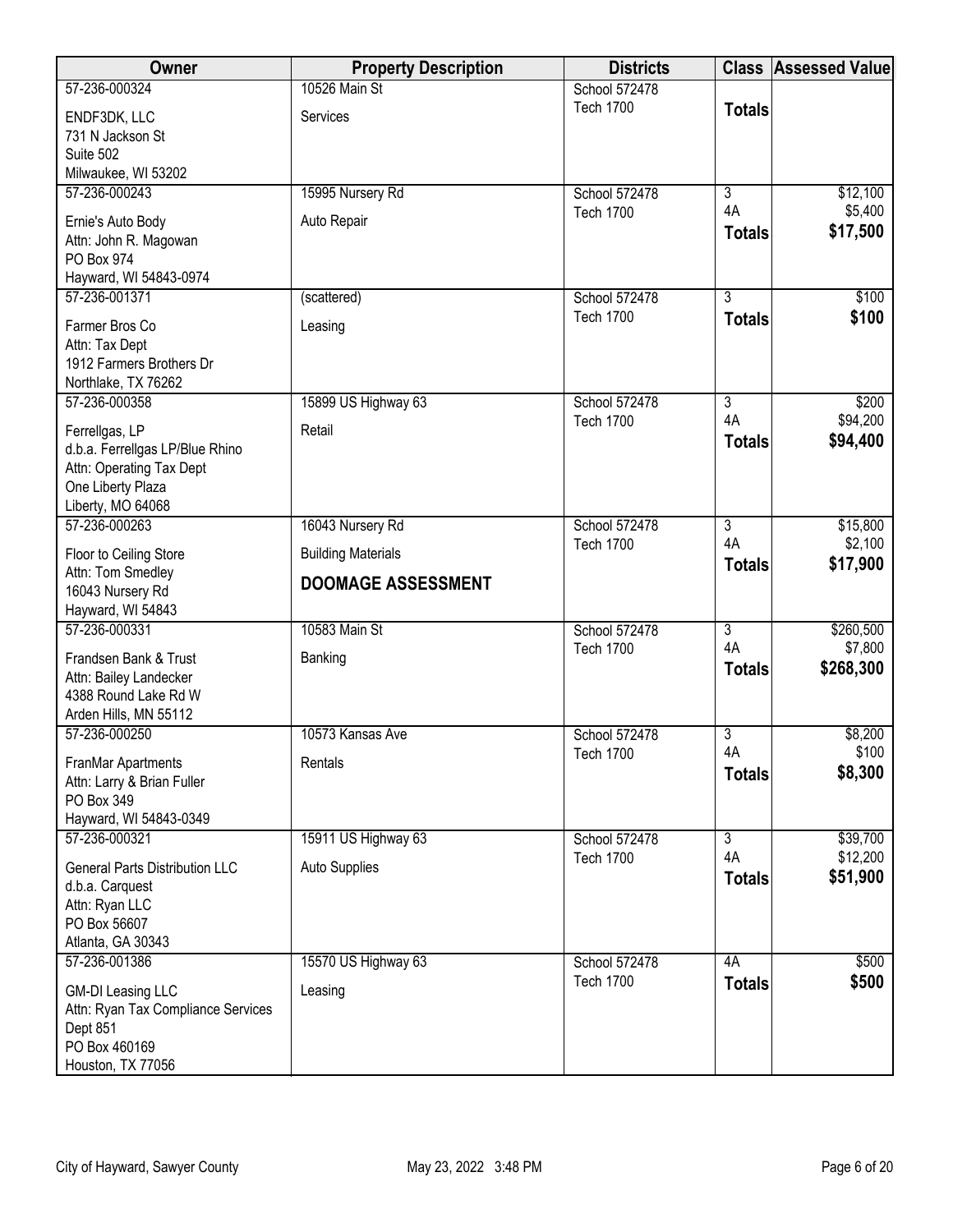| Owner                                              | <b>Property Description</b> | <b>Districts</b> |                     | <b>Class Assessed Value</b> |
|----------------------------------------------------|-----------------------------|------------------|---------------------|-----------------------------|
| 57-236-000256                                      | 16005 Radio Hill Rd         | School 572478    | 3                   | \$400                       |
| Golf Pro                                           | Golf                        | <b>Tech 1700</b> | 4A<br><b>Totals</b> | \$500<br>\$900              |
| Attn: Ben Kanters                                  | <b>DOOMAGE ASSESSMENT</b>   |                  |                     |                             |
| PO Box 1079<br>Hayward, WI 54843-1079              |                             |                  |                     |                             |
| 57-236-000204                                      | 15812 US Highway 63         | School 572478    | $\overline{3}$      | \$2,500                     |
| Good Knights Inc                                   | Bar                         | <b>Tech 1700</b> | 4A                  | \$500                       |
| Attn: David Mueller                                | <b>DOOMAGE ASSESSMENT</b>   |                  | <b>Totals</b>       | \$3,000                     |
| 15888 W Jenny Ln                                   |                             |                  |                     |                             |
| Hayward, WI 54843<br>57-236-000276                 | 15846 Third St              | School 572478    | $\overline{3}$      | \$6,800                     |
|                                                    |                             | <b>Tech 1700</b> | 4A                  | \$500                       |
| Gowey Abstract & Title Company, Inc.<br>PO Box 150 | <b>Title Company</b>        |                  | <b>Totals</b>       | \$7,300                     |
| Medford, WI 54451                                  |                             |                  |                     |                             |
| 57-236-001435                                      | (scattered)                 | School 572478    | $\overline{3}$      | \$5,100                     |
| Grayhawk Leasing LLC                               | Leasing                     | <b>Tech 1700</b> | <b>Totals</b>       | \$5,100                     |
| 1412 Main St                                       |                             |                  |                     |                             |
| Ste 1500                                           |                             |                  |                     |                             |
| Dallas, TX 75202<br>57-236-001318                  | (scattered)                 | School 572478    | $\overline{3}$      | \$35,800                    |
| GreatAmerica Financial Services Corp               | Leasing                     | <b>Tech 1700</b> | <b>Totals</b>       | \$35,800                    |
| 625 First St SE Ste 800                            |                             |                  |                     |                             |
| Cedar Rapids, IA 52401                             |                             |                  |                     |                             |
| 57-236-001483                                      | 10557 N Minnesota Ave       | School 572478    | $\overline{3}$      | \$2,600                     |
| GreatAmerica Financial Services Corp               | Leasing                     | <b>Tech 1700</b> | <b>Totals</b>       | \$2,600                     |
| 625 First St SE Ste 800                            |                             |                  |                     |                             |
| Cedar Rapids, IA 52401<br>57-236-001472            | 15969 Railroad St           | School 572478    | $\overline{3}$      | \$7,700                     |
|                                                    |                             | <b>Tech 1700</b> | 4A                  | \$200                       |
| H & R Block<br>15969 Railroad St                   | <b>Tax Prep</b>             |                  | <b>Totals</b>       | \$7,900                     |
| Hayward, WI 54843                                  |                             |                  |                     |                             |
| 57-236-000418                                      | 15601 Woodland Ct           | School 572478    | $\overline{3}$      | \$100                       |
| Haack Orthodontic Clinic                           | Orthodontics                | <b>Tech 1700</b> | 4A<br><b>Totals</b> | \$100<br>\$200              |
| Attn: James E. Haack, DDS MS                       | <b>DOOMAGE ASSESSMENT</b>   |                  |                     |                             |
| 2920 College Dr<br>Rice Lake, WI 54868             |                             |                  |                     |                             |
| 57-236-000313                                      | 15779 US Highway 63         | School 572478    | $\overline{3}$      | \$23,100                    |
| Habas Investment Corp                              | <b>Auto Part Sales</b>      | <b>Tech 1700</b> | 4A                  | \$300                       |
| Attn: John R. Habas                                |                             |                  | <b>Totals</b>       | \$23,400                    |
| 15779 US Hwy 63                                    |                             |                  |                     |                             |
| Hayward, WI 54843<br>57-236-001319                 | (scattered)                 | School 572478    | $\overline{3}$      | \$2,600                     |
|                                                    |                             | <b>Tech 1700</b> | <b>Totals</b>       | \$2,600                     |
| Hallmark Marketing Company LLC<br>Attn: Tax #407   | Marketing                   |                  |                     |                             |
| PO Box 419479                                      |                             |                  |                     |                             |
| Kansas City, MO 64141-6479                         |                             |                  |                     |                             |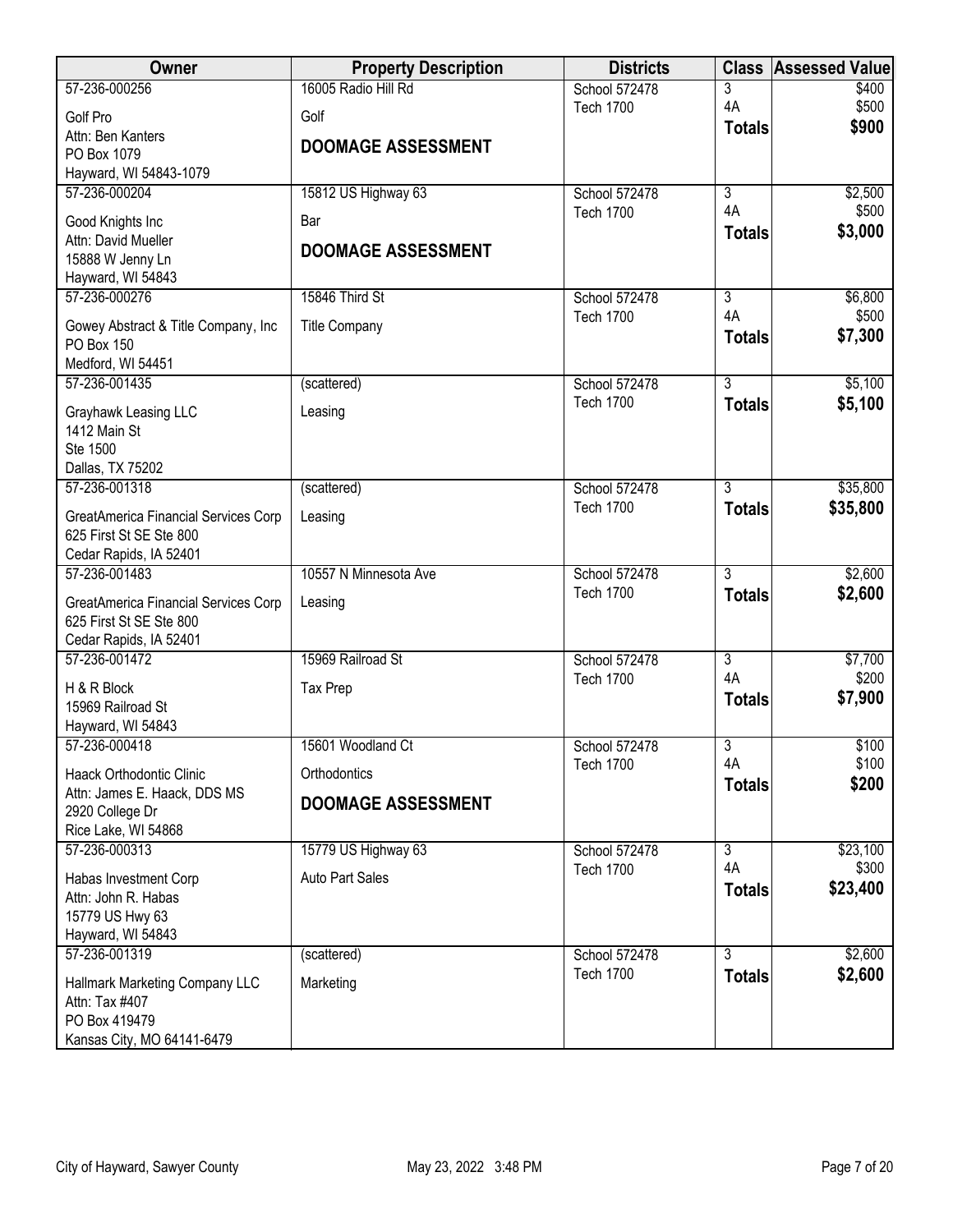| Owner                                                  | <b>Property Description</b> | <b>Districts</b> | <b>Class</b>   | <b>Assessed Value</b> |
|--------------------------------------------------------|-----------------------------|------------------|----------------|-----------------------|
| 57-236-000352                                          | 10788 Minnie Ave            | School 572478    | 3              | \$1,700               |
| Hansen Chiropractic                                    | Medical                     | <b>Tech 1700</b> | 4A             | \$400                 |
| Attn: Ryan Hansen                                      |                             |                  | <b>Totals</b>  | \$2,100               |
| 15770 Guard St                                         |                             |                  |                |                       |
| Hayward, WI 54843<br>57-236-000538                     | 15541 State Highway 77      | School 572478    | $\overline{3}$ | \$18,800              |
|                                                        |                             | <b>Tech 1700</b> | <b>Totals</b>  | \$18,800              |
| <b>Hawksford Dental Care LLC</b>                       | Dentist                     |                  |                |                       |
| Attn: Kay Hawksford<br>PO Box 767                      |                             |                  |                |                       |
| Hayward, WI 54843-0767                                 |                             |                  |                |                       |
| 57-236-000223                                          | 15805 US Highway 63         | School 572478    | $\overline{3}$ | \$9,600               |
| Hayward Area Chamber of Commerce                       | Visitor Information         | <b>Tech 1700</b> | <b>Totals</b>  | \$9,600               |
| <b>PO Box 726</b><br>Hayward, WI 54843-0726            | <b>DOOMAGE ASSESSMENT</b>   |                  |                |                       |
| 57-236-000266                                          | 15737 Davis Ave             | School 572478    | 4A             | \$4,700               |
|                                                        | <b>Fishing Supplies</b>     | <b>Tech 1700</b> | <b>Totals</b>  | \$4,700               |
| Hayward Bait & Bottle Shoppe Inc.<br>Attn: Terry Hogan |                             |                  |                |                       |
| 15737 Davis Ave                                        |                             |                  |                |                       |
| Hayward, WI 54843                                      |                             |                  |                |                       |
| 57-236-000268                                          | 16005 Radio Hill Rd         | School 572478    | $\overline{3}$ | \$53,900              |
| Hayward Civic Club Inc                                 | Golf                        | <b>Tech 1700</b> | <b>Totals</b>  | \$53,900              |
| Attn: Ben Kanters                                      |                             |                  |                |                       |
| PO Box 1079                                            |                             |                  |                |                       |
| Hayward, WI 54843-1079<br>57-236-000269                | 15855 US Highway 63         | School 572478    | $\overline{3}$ | \$70,700              |
|                                                        |                             | <b>Tech 1700</b> | 4A             | \$4,500               |
| Hayward Community Credit Union<br>PO Box 876           | <b>Credit Union</b>         |                  | <b>Totals</b>  | \$75,200              |
| Hayward, WI 54843-0876                                 |                             |                  |                |                       |
| 57-236-000216                                          | 15569 Railroad St Unit 301  | School 572478    | 4A             | \$6,600               |
| Hayward Family Eye Care                                | Eye Care                    | <b>Tech 1700</b> | <b>Totals</b>  | \$6,600               |
| Attn: Mike Ostrander                                   |                             |                  |                |                       |
| 15569 Railroad St                                      | <b>DOOMAGE ASSESSMENT</b>   |                  |                |                       |
| Hayward, WI 54843                                      |                             |                  |                |                       |
| 57-236-000264                                          | 15944 US Highway 63         | School 572478    | 4A             | \$3,800               |
| Hayward Feed & Seed                                    | Retail                      | <b>Tech 1700</b> | <b>Totals</b>  | \$3,800               |
| 15944 S US Hwy 63<br>Hayward, WI 54843                 | <b>DOOMAGE ASSESSMENT</b>   |                  |                |                       |
| 57-236-001284                                          | 10588 Main St               | School 572478    |                |                       |
| Hayward Lakes Winery                                   | Retail                      | <b>Tech 1700</b> | <b>Totals</b>  |                       |
| Attn: James MacLaughlin                                |                             |                  |                |                       |
| PO Box 1054                                            |                             |                  |                |                       |
| Hayward, WI 54843<br>57-236-000516                     | 10541 Main St               | School 572478    | $\overline{3}$ | \$1,600               |
|                                                        |                             | <b>Tech 1700</b> | <b>Totals</b>  | \$1,600               |
| Hayward Mercantile Co., LLC                            | Retail                      |                  |                |                       |
| Attn: Jeff Homuth<br>PO Box 226                        |                             |                  |                |                       |
| Hayward, WI 54843                                      |                             |                  |                |                       |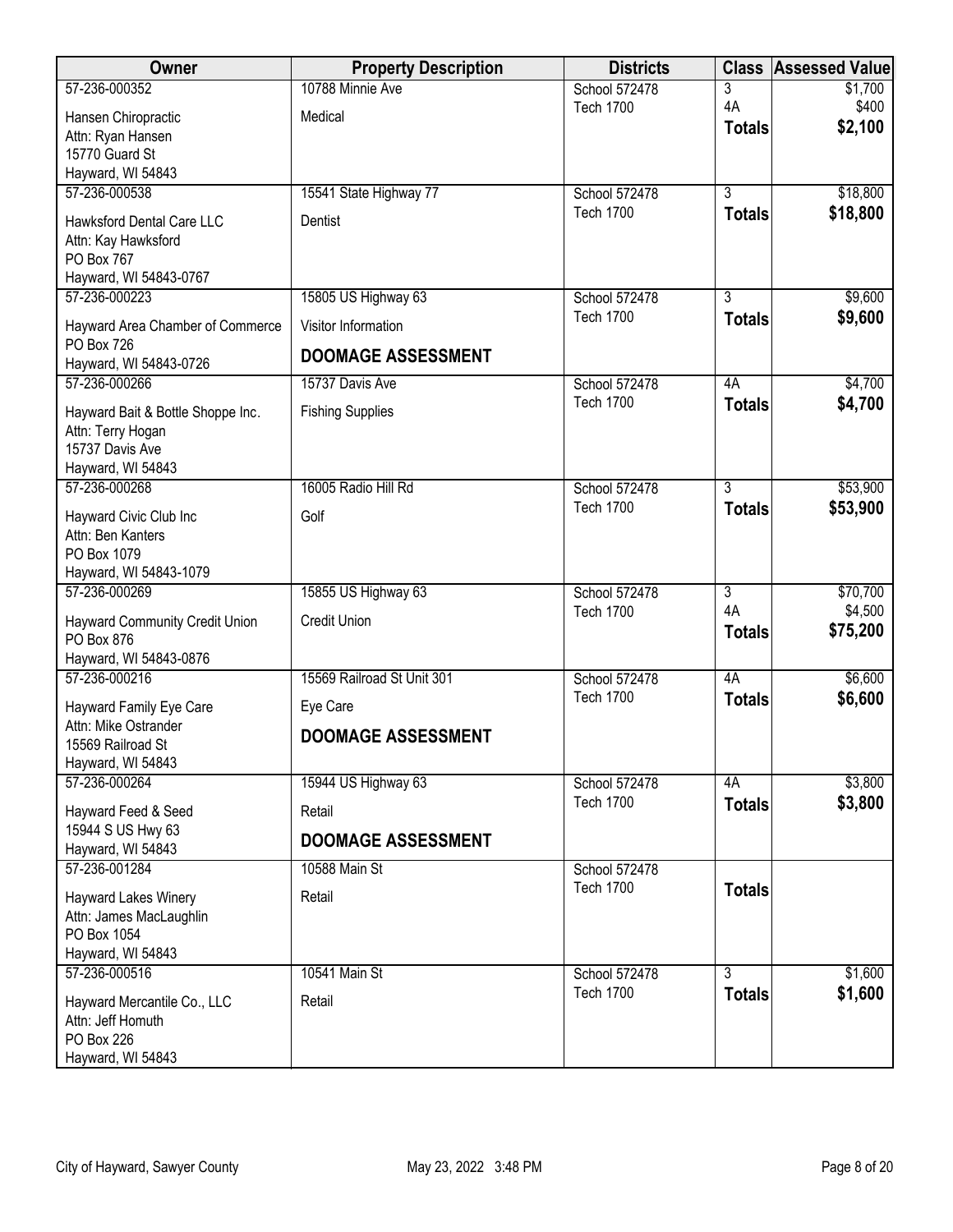| Owner                                                                      | <b>Property Description</b>        | <b>Districts</b> |                      | <b>Class Assessed Value</b> |
|----------------------------------------------------------------------------|------------------------------------|------------------|----------------------|-----------------------------|
| 57-236-000278                                                              | 15570 US Highway 63                | School 572478    | 3                    | \$21,300                    |
| Hayward Motors Inc.<br>Attn: Don Johnson                                   | Car Dealership                     | <b>Tech 1700</b> | 4A<br><b>Totals</b>  | \$100<br>\$21,400           |
| 15570 US Highway 63                                                        |                                    |                  |                      |                             |
| Hayward, WI 54843                                                          |                                    |                  |                      |                             |
| 57-236-000311                                                              | 16018 Dyno Dr                      | School 572478    | $\overline{3}$       | \$12,200                    |
| Hayward Performance Tackle Inc                                             | <b>MFG</b>                         | <b>Tech 1700</b> | 4A<br><b>Totals</b>  | \$5,700<br>\$17,900         |
| 16018 Dyno Dr<br>Hayward, WI 54843                                         | <b>DOOMAGE ASSESSMENT</b>          |                  |                      |                             |
| 57-236-001473                                                              | 15969 Railroad St                  | School 572478    | $\overline{3}$       | \$500                       |
| Hayward Physical Therapy and Rehab                                         | Medical                            | <b>Tech 1700</b> | 4A<br><b>Totals</b>  | \$100<br>\$600              |
| Specialists<br>Attn: Erik Larson<br>15969 Railroad St<br>Hayward, WI 54843 | <b>DOOMAGE ASSESSMENT</b>          |                  |                      |                             |
| 57-236-000398                                                              | 15836 Second St Unit 1             | School 572478    | $\overline{3}$       | \$300                       |
| Hi Ho Silver, Inc                                                          | Jewerly Store                      | <b>Tech 1700</b> | <b>Totals</b>        | \$300                       |
| Attn: Ron Schreiber<br>PO Box 875                                          |                                    |                  |                      |                             |
| Hayward, WI 54843-0875                                                     |                                    |                  |                      |                             |
| 57-236-000351                                                              | 15612 Windrose Ln Unit 220         | School 572478    | $\overline{3}$<br>4A | \$2,100                     |
| Holden Insurance Agency<br>Attn: Chad Matushak                             | Insurance                          | <b>Tech 1700</b> | <b>Totals</b>        | \$0<br>\$2,100              |
| 823 Belknap St Ste 121<br>Superior, WI 54880                               |                                    |                  |                      |                             |
| 57-236-000443                                                              | 15907 US Highway 63                | School 572478    | $\overline{3}$       | \$600                       |
| Home Medical Products & Service<br>Attn: Lawrence Kutz                     | <b>Durable Medical Equipment</b>   | <b>Tech 1700</b> | <b>Totals</b>        | \$600                       |
| 300 Villa Dr<br>Hurley, WI 54534                                           |                                    |                  |                      |                             |
| 57-236-000359                                                              | 10453 State Highway 27             | School 572478    | $\overline{3}$       | \$28,200                    |
| HPC Inc                                                                    | Fast Food                          | <b>Tech 1700</b> | <b>Totals</b>        | \$28,200                    |
| d.b.a. Subway Store                                                        |                                    |                  |                      |                             |
| 4433 Venture Ave<br>Duluth, MN 55811                                       | <b>DOOMAGE ASSESSMENT</b>          |                  |                      |                             |
| 57-236-223421                                                              | 15771 US Highway 63                | School 572478    | $\overline{3}$       | \$400                       |
| Huntington Technology Finance<br>PO Box 2017                               | Leasing                            | <b>Tech 1700</b> | <b>Totals</b>        | \$400                       |
| 2285 Franklin Rd                                                           |                                    |                  |                      |                             |
| Bloomfield Hills, MI 48302                                                 |                                    |                  |                      |                             |
| 57-236-000421                                                              | 10478 State Highway 27             | School 572478    | $\overline{3}$       | \$317,900                   |
| Indianhead Oil Company                                                     | <b>Gas Station/Convience Store</b> | <b>Tech 1700</b> | 4A                   | \$60,400                    |
| d.b.a. Hoilday Gas Station #36                                             |                                    |                  | <b>Totals</b>        | \$378,300                   |
| Attn: DC 17                                                                |                                    |                  |                      |                             |
| PO Box 52085<br>Phoenix, AZ 85072                                          |                                    |                  |                      |                             |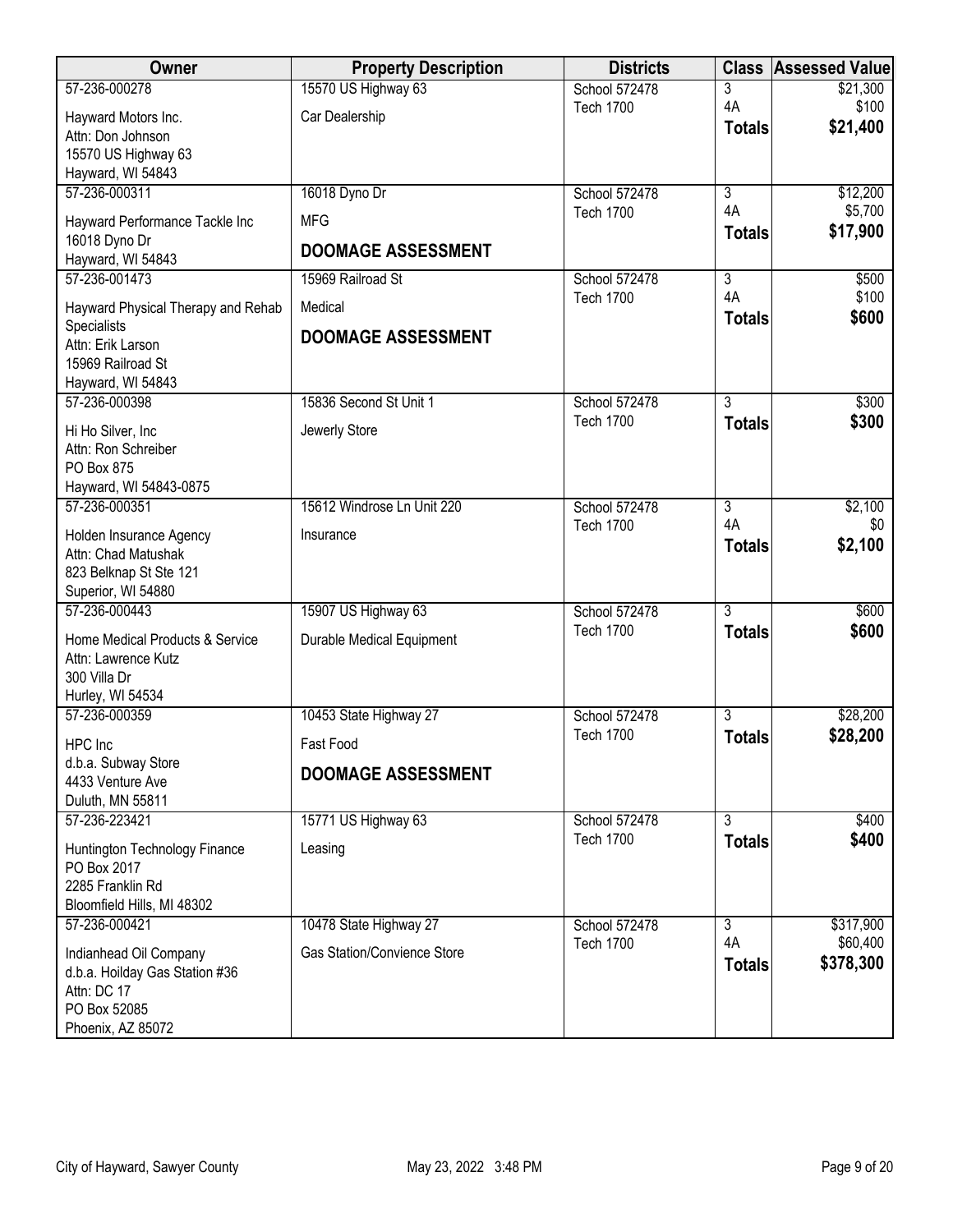| Owner                                                       | <b>Property Description</b>        | <b>Districts</b>                  | <b>Class</b>        | <b>Assessed Value</b> |
|-------------------------------------------------------------|------------------------------------|-----------------------------------|---------------------|-----------------------|
| 57-236-000288                                               | 224 E First St                     | School 572478                     | 3                   | \$320,800             |
| Indianhead Oil Company<br>d.b.a. Holiday Gas Station #28    | <b>Gas Station/Convience Store</b> | <b>Tech 1700</b>                  | 4A<br><b>Totals</b> | \$34,700<br>\$355,500 |
| Attn: DC 17<br>PO Box 52085                                 |                                    |                                   |                     |                       |
| Phoeniz, AZ 85072                                           |                                    |                                   |                     |                       |
| 57-236-001446                                               | 15614 Windrose Ln Unit 300         | School 572478                     | $\overline{3}$      | \$400                 |
| International Quality Home Care<br>3900 Fairway PL NW Ste 1 | Home Care                          | <b>Tech 1700</b>                  | 4A<br><b>Totals</b> | \$500<br>\$900        |
| Rochester, MN 55901                                         | <b>DOOMAGE ASSESSMENT</b>          |                                   |                     |                       |
| 57-236-000305                                               | 15720 County Rd B                  | School 572478                     | $\overline{3}$      | \$17,000              |
| J & J Hadley LLC<br>d.b.a. M & M Rental                     | <b>Full Line Rental</b>            | TIF 9206<br><b>Tech 1700</b>      | 4A<br><b>Totals</b> | \$700<br>\$17,700     |
| 15720 County Hwy B<br>Hayward, WI 54843                     |                                    |                                   |                     |                       |
| 57-236-001438                                               | 10583 Gresylon Dr                  | School 572478                     | 3                   | \$4,700               |
| JD Meier Inc.                                               | Bar & Grill                        | <b>Tech 1700</b>                  | <b>Totals</b>       | \$4,700               |
| d.b.a. The Farm Grill<br>11784 N County Rd T                | <b>DOOMAGE ASSESSMENT</b>          |                                   |                     |                       |
| Hayward, WI 54843                                           |                                    |                                   |                     |                       |
| 57-236-000282                                               | 10631 Hayward Ct                   | School 572478                     | $\overline{3}$      | \$107,600             |
| Johnson Bank - 11000 Hayward Main                           | Banking                            | <b>Tech 1700</b>                  | 4A                  | \$900                 |
| d.b.a. Johnson Financial Group Inc                          |                                    |                                   | <b>Totals</b>       | \$108,500             |
| Attn: Corporate Finance Dept                                |                                    |                                   |                     |                       |
| 555 Main St Ste 460<br>Racine, WI 53403                     |                                    |                                   |                     |                       |
| $2022 - 1$                                                  | 10607 Kansas Ave                   | School 572478                     | $\overline{3}$      | \$4,600               |
| Johnson Bank - Leasing Division                             | Leasing                            | <b>Tech 1700</b>                  | <b>Totals</b>       | \$4,600               |
| 555 Main St                                                 |                                    |                                   |                     |                       |
| Suite 340                                                   |                                    |                                   |                     |                       |
| Racine, WI 53403                                            |                                    |                                   |                     |                       |
| 57-236-000444                                               | 10631 Hayward Ct                   | School 572478<br><b>Tech 1700</b> | 3<br>4A             | \$200<br>\$600        |
| Johnson Insurance Services, LLC -                           | Insurance                          |                                   | <b>Totals</b>       | \$800                 |
| Hayward<br>Attn: Corporate Finance Dept                     |                                    |                                   |                     |                       |
| 555 Main St Ste 460                                         |                                    |                                   |                     |                       |
| Racine, WI 53403                                            |                                    |                                   |                     |                       |
| 57-236-000240                                               | 10439 State Highway 27             | School 572478                     | $\overline{3}$      | \$300                 |
| Johnson, Aaron & Natalie                                    | Services                           | <b>Tech 1700</b>                  | 4A<br><b>Totals</b> | \$100<br>\$400        |
| d.b.a. Hayward Amusement Center                             |                                    |                                   |                     |                       |
| 16163 W Deer Ln<br>Hayward, WI 54843                        |                                    |                                   |                     |                       |
| 57-236-000450                                               | 10603 Kansas Ave                   | School 572478                     | 3                   | \$500                 |
| Kelsey Law Offices                                          | Attorney                           | <b>Tech 1700</b>                  | 4A                  | \$100                 |
| Attn: Michael A Kelsey                                      |                                    |                                   | <b>Totals</b>       | \$600                 |
| PO Box 718                                                  | <b>DOOMAGE ASSESSMENT</b>          |                                   |                     |                       |
| Hayward, WI 54843-0718                                      |                                    |                                   |                     |                       |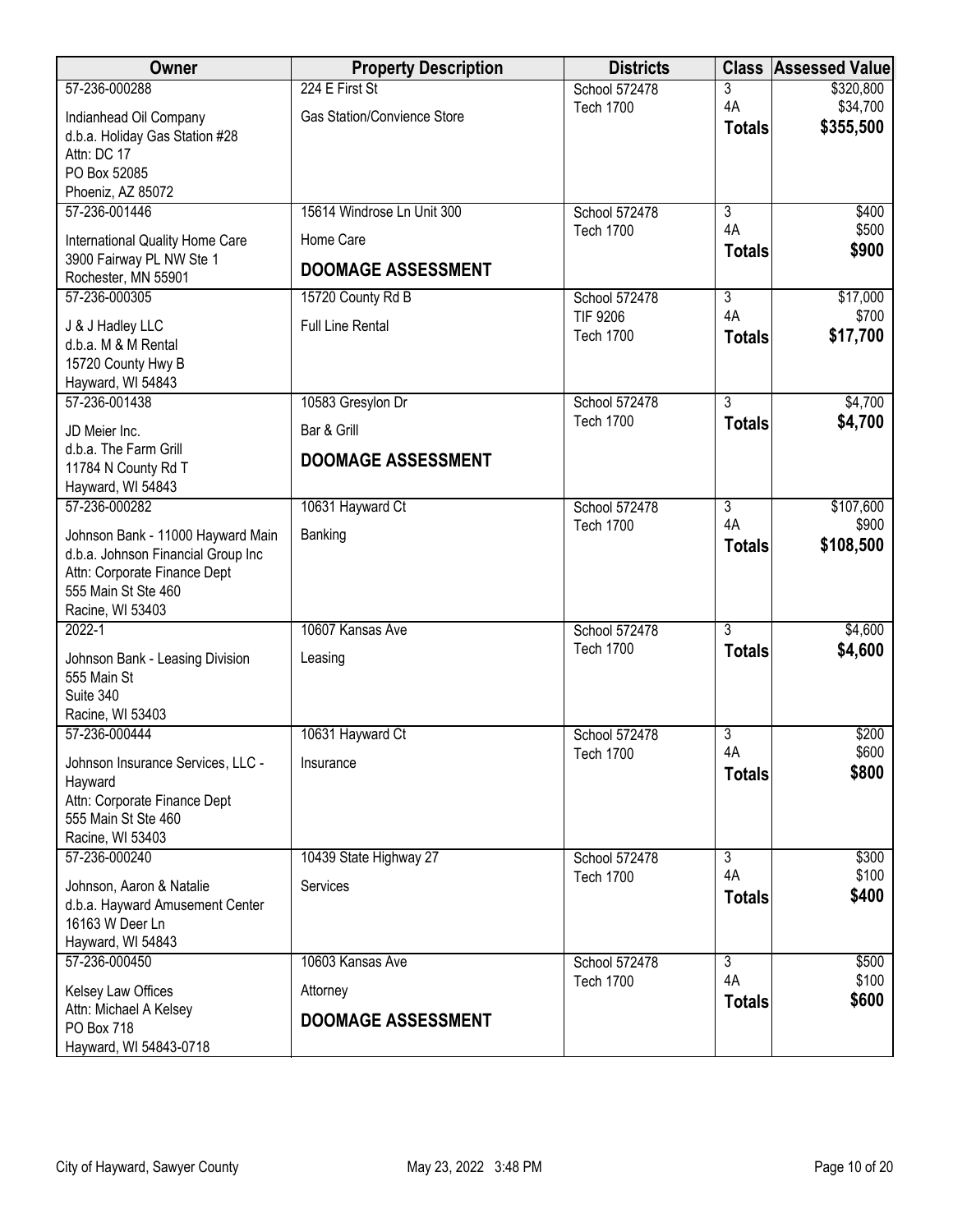| Owner                                                      | <b>Property Description</b>        | <b>Districts</b> | <b>Class</b>        | <b>Assessed Value</b> |
|------------------------------------------------------------|------------------------------------|------------------|---------------------|-----------------------|
| 57-236-000500                                              | 15610 Windrose Ln                  | School 572478    | 3                   | \$100                 |
| Kinetico Water System                                      | Sales & Service                    | <b>Tech 1700</b> | 4A                  | \$0<br>\$100          |
| d.b.a. Aquarius Water Conditioning                         |                                    |                  | <b>Totals</b>       |                       |
| Attn: Jeff Dougherty                                       |                                    |                  |                     |                       |
| 3180 County Dr N<br>Little Canada, MN 55117                |                                    |                  |                     |                       |
| 57-236-000248                                              | 15860 T-Bone Ln                    | School 572478    | $\overline{3}$      | \$22,400              |
| KM Hayward Entertainment Inc                               | Restaurant                         | <b>Tech 1700</b> | 4A                  | \$1,600               |
| d.b.a. Lumberjack Steakhouse & Lodge                       |                                    |                  | <b>Totals</b>       | \$24,000              |
| 15860 T-Bone Ln                                            |                                    |                  |                     |                       |
| Hayward, WI 54843<br>57-236-001419                         | 10607 Kansas Ave                   | School 572478    | $\overline{3}$      | \$15,700              |
|                                                            |                                    | <b>Tech 1700</b> | 4A                  | \$200                 |
| Knight Barry Title Services, LLC<br>Attn: Jeffrey B. Green | <b>Title Insurance Services</b>    |                  | <b>Totals</b>       | \$15,900              |
| 400 Wisconsin Ave                                          |                                    |                  |                     |                       |
| Racine, WI 53403                                           |                                    |                  |                     |                       |
| 57-236-001437                                              | 10514 Main St                      | School 572478    |                     |                       |
| Krueger Wholesale Florist Inc                              | Florist                            | <b>Tech 1700</b> | <b>Totals</b>       |                       |
| Attn: Karri Krueger<br>10706 Tesch Ln                      |                                    |                  |                     |                       |
| Rothschild, WI 54474                                       |                                    |                  |                     |                       |
| 2022-2                                                     | 15870 US Highway 63                | School 572478    | $\overline{3}$      | \$311,700             |
| Kwik Trip Inc                                              | <b>Gas Station/Convience Store</b> | <b>Tech 1700</b> | 4A                  | \$100                 |
| d.b.a. Kwik Trip #1112                                     |                                    |                  | <b>Totals</b>       | \$311,800             |
| 1626 Oak St                                                |                                    |                  |                     |                       |
| La Crosse, WI 54602<br>57-236-000257                       | 15831 US Highway 63                | School 572478    | $\overline{3}$      | \$60,100              |
|                                                            | <b>Gas Station/Convience Store</b> | <b>Tech 1700</b> | 4A                  | \$11,800              |
| Kwik Trip Inc #327<br>1626 Oak St                          |                                    |                  | <b>Totals</b>       | \$71,900              |
| La Crosse, WI 54602                                        |                                    |                  |                     |                       |
| 57-236-000001                                              | 15589 US Highway 63                | School 572478    | $\overline{3}$      | \$100                 |
| Largent, Scott                                             | Car Wash                           | <b>Tech 1700</b> | 4A<br><b>Totals</b> | \$100<br>\$200        |
| PO Box 13013<br>Hayward, WI 54843-3013                     | <b>DOOMAGE ASSESSMENT</b>          |                  |                     |                       |
| 57-236-001447                                              | 15574 State Highway 77             | School 572478    | $\overline{3}$      | \$10,800              |
| <b>LEAF Capital Funding, LLC</b>                           | Leasing                            | <b>Tech 1700</b> | <b>Totals</b>       | \$10,800              |
| 2005 Market St FL 14                                       |                                    |                  |                     |                       |
| Philadelphia, PA 19103-7042                                |                                    |                  |                     |                       |
| 57-236-000301                                              | 15692 US Highway 63                | School 572478    | $\overline{3}$      | \$27,700              |
| Lein Law Offices                                           | Attorney                           | <b>Tech 1700</b> | <b>Totals</b>       | \$27,700              |
| Attn: Curtiss N. Lein<br>PO Box 761                        |                                    |                  |                     |                       |
| Hayward, WI 54843-0761                                     |                                    |                  |                     |                       |
| 57-236-001425                                              | 15848 Second St                    | School 572478    | $\overline{3}$      | \$900                 |
| Lucky Enough Ventures LLC                                  | Treats                             | <b>Tech 1700</b> | 4A                  | \$100                 |
| d.b.a. West's Hayward Dairy                                |                                    |                  | <b>Totals</b>       | \$1,000               |
| PO Box 865                                                 |                                    |                  |                     |                       |
| Hayward, WI 54843-0865                                     |                                    |                  |                     |                       |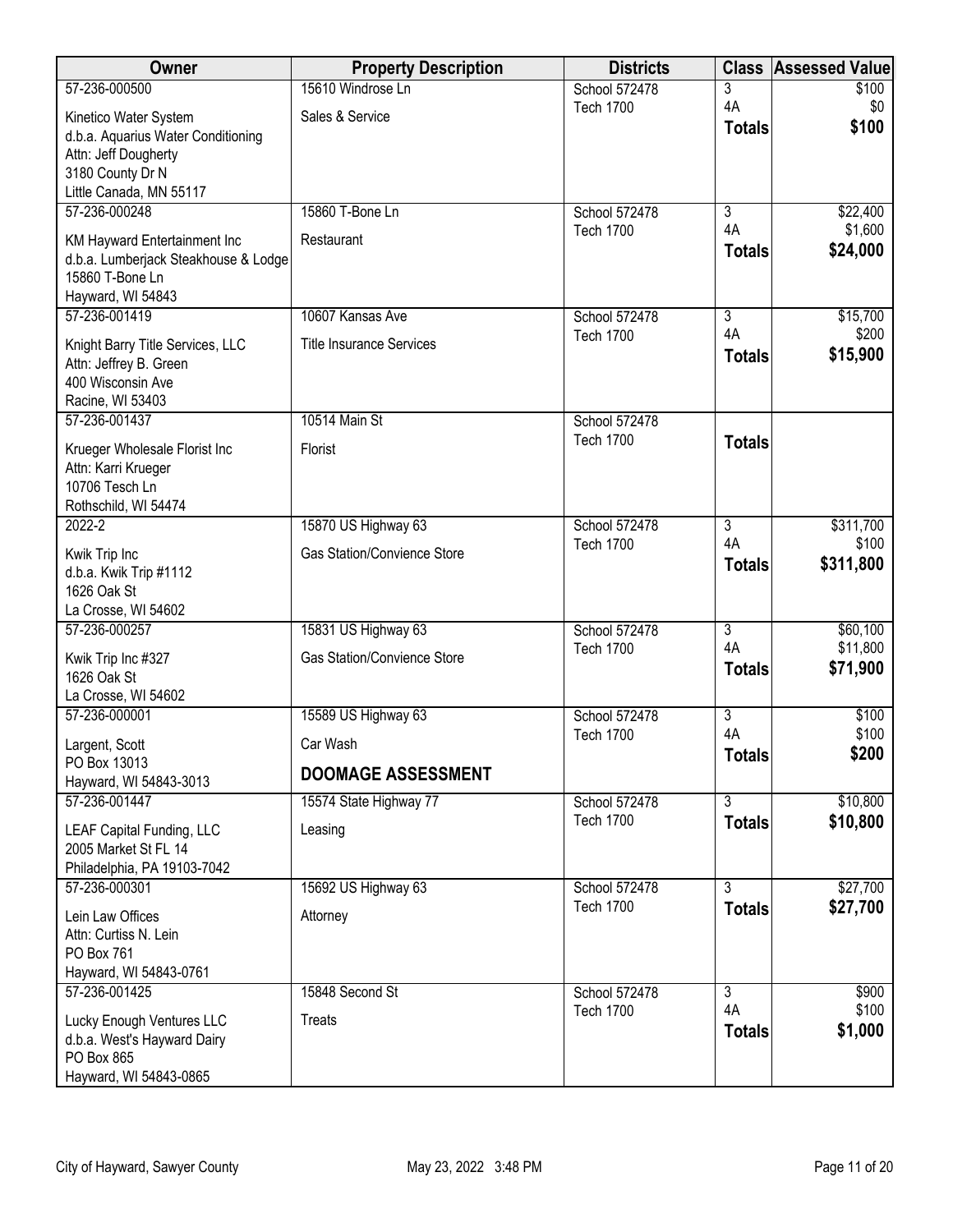| <b>Owner</b>                                                                            | <b>Property Description</b>   | <b>Districts</b>                  |                      | <b>Class Assessed Value</b> |
|-----------------------------------------------------------------------------------------|-------------------------------|-----------------------------------|----------------------|-----------------------------|
| 57-236-001441                                                                           | 10290 Towne View Rd           | School 572478                     |                      | \$100                       |
| Lumberjack Village Mini Golf<br>Attn: Fred Scheer<br>PO Box 221                         | Amusement                     | <b>Tech 1700</b>                  | <b>Totals</b>        | \$100                       |
| Hayward, WI 54843                                                                       |                               |                                   |                      |                             |
| 57-236-000472                                                                           | 10411 State Highway 27        | School 572478<br><b>Tech 1700</b> | $\overline{3}$<br>4A | \$9,500<br>\$300            |
| Lynn Marie's Candies                                                                    | Candy Store                   |                                   | <b>Totals</b>        | \$9,800                     |
| Attn: Lynn Marie Lindquist<br>PO Box 322<br>Hayward, WI 54843-0323                      | <b>DOOMAGE ASSESSMENT</b>     |                                   |                      |                             |
| 57-236-001358                                                                           | 15695 US Highway 63           | School 572478                     | $\overline{3}$       | \$5,700                     |
| Lynn Melton<br>15478 Whispering Ct                                                      | Deli & Catering               | <b>Tech 1700</b>                  | <b>Totals</b>        | \$5,700                     |
| Hayward, WI 54843                                                                       |                               |                                   |                      |                             |
| 57-236-001451                                                                           | 15695 US Highway 63           | School 572478<br><b>Tech 1700</b> | $\overline{3}$       | \$5,900                     |
| Lynn's Custom Meats & Catering, Inc<br>15478 Whispering Pines Ct<br>Hayward, WI 54843   | Deli & Catering               |                                   | <b>Totals</b>        | \$5,900                     |
| 57-236-001455                                                                           | 15734 US Highway 63           | School 572478                     | $\overline{3}$       | \$100                       |
| Lytx, Inc<br>PO Box 80615<br>Indianapolis, IN 46280                                     | Leasing                       | <b>Tech 1700</b>                  | <b>Totals</b>        | \$100                       |
| $2022 - 3$                                                                              | 15561 Railroad St             | School 572478                     | $\overline{3}$       | \$1,700                     |
| Marsh USA Inc<br>Attn: Ryan LLC Dept 741<br>PO Box 4900<br>Scottsdale, AZ 85261         | Services                      | <b>Tech 1700</b>                  | <b>Totals</b>        | \$1,700                     |
| 57-236-001372                                                                           | 10212 Greenwood Ln            | School 572478                     | $\overline{3}$       | \$4,300                     |
| Marshfield Clinic<br>d.b.a. Hayward Center<br>1000 N Oak Ave<br>Marshfield, WI 54449    | Medical                       | <b>Tech 1700</b>                  | 4A<br><b>Totals</b>  | \$18,700<br>\$23,000        |
| 57-236-001373                                                                           | 15529 Railroad St             | School 572478                     | 3                    | \$14,100                    |
| Maurices Inc<br>d.b.a. Store #2025<br>425 W Superior St<br>Duluth, MN 55802             | Retail                        | <b>Tech 1700</b>                  | 4A<br><b>Totals</b>  | \$200<br>\$14,300           |
| 57-236-001400                                                                           | (scattered)                   | School 572478                     | $\overline{3}$       | \$900                       |
| National Entertainment Network, LLC<br>246 S Taylor Ave Ste 200<br>Louisville, CO 80027 | Amusement & Vending           | <b>Tech 1700</b>                  | <b>Totals</b>        | \$900                       |
| 57-236-000323                                                                           | 10803 Nyman Ave               | School 572478                     | $\overline{3}$       | \$3,600                     |
| Naylor's Auto Repair<br>Attn: Joseph Naylor<br>10803 N Nyman Ave<br>Hayward, WI 54843   | Auto Repair                   | <b>Tech 1700</b>                  | 4A<br><b>Totals</b>  | \$300<br>\$3,900            |
| 57-236-000283                                                                           | 16015 Nursery Rd              | School 572478                     | $\overline{3}$<br>4A | \$20,100                    |
| Nelson Lumber & Home Inc                                                                | Services / Building Materials | <b>Tech 1700</b>                  | <b>Totals</b>        | \$900<br>\$21,000           |
| 16015 Nursery Rd<br>Hayward, WI 54843-7125                                              | <b>DOOMAGE ASSESSMENT</b>     |                                   |                      |                             |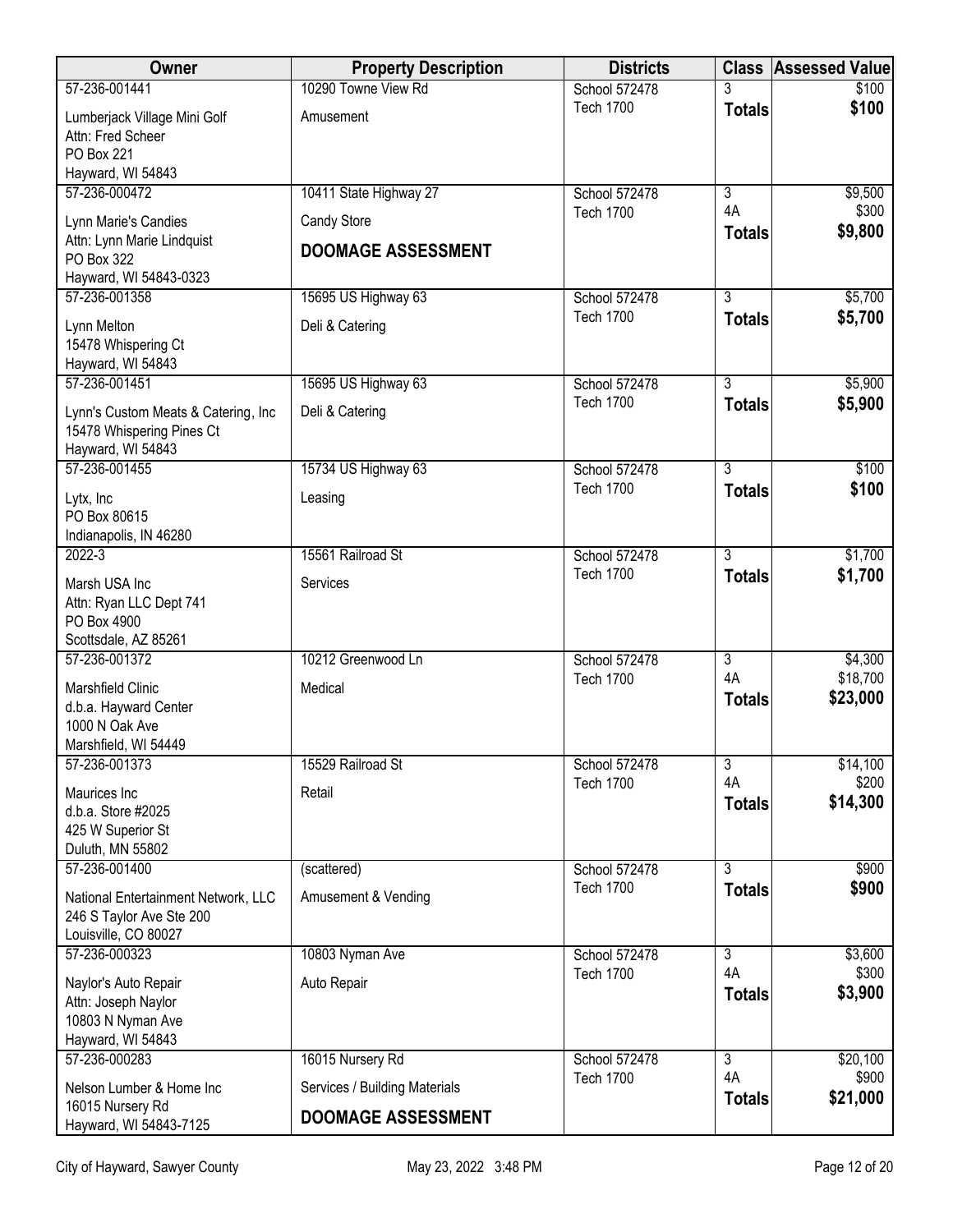| <b>Owner</b>                                                                                                                | <b>Property Description</b>               | <b>Districts</b> |                     | <b>Class Assessed Value</b> |
|-----------------------------------------------------------------------------------------------------------------------------|-------------------------------------------|------------------|---------------------|-----------------------------|
| 57-236-001369                                                                                                               | 10550 Main St                             | School 572478    |                     | \$300                       |
| Nordic Northwoods<br>Attn: David Jacobsen<br>PO Box 984<br>Hayward, WI 54843                                                | Retail                                    | <b>Tech 1700</b> | <b>Totals</b>       | \$300                       |
| 57-236-001363                                                                                                               | 10342 Dyno Dr                             | School 572478    | $\overline{3}$      | \$43,000                    |
| North Country Closeouts Inc.<br>d.b.a. Snap Fitness<br>2000 US Hwy 8<br>St Croix Falls, WI 54024                            | <b>Fitness</b>                            | <b>Tech 1700</b> | <b>Totals</b>       | \$43,000                    |
| 57-236-000322                                                                                                               | 15870 US Highway 63                       | School 572478    | 3                   | \$84,500                    |
| Northern Lakes Co-Op<br>Attn: Michael Covelli<br>PO Box 985<br>Hayward, WI 54843-0985                                       | CoOp<br><b>DOOMAGE ASSESSMENT</b>         | <b>Tech 1700</b> | 4A<br><b>Totals</b> | \$21,300<br>\$105,800       |
| 57-236-000224                                                                                                               | 10637 Beal Ave                            | School 572478    | $\overline{3}$      | \$4,700                     |
| Northland Hardware Co<br>Attn: Glen Clayton<br>246 Walnut St<br>Spooner, WI 54801                                           | Retail                                    | <b>Tech 1700</b> | 4A<br><b>Totals</b> | \$900<br>\$5,600            |
| 57-236-000511                                                                                                               | 15936 US Highway 63                       | School 572478    | $\overline{3}$      | \$58,000                    |
| Northview Eye Associates<br>1819 Carrie Ave<br>Rice Lake, WI 54868                                                          | Optometry                                 | <b>Tech 1700</b> | 4A<br><b>Totals</b> | \$500<br>\$58,500           |
| 57-236-000316                                                                                                               | 15614 Windrose Ln Unit 300                | School 572478    | $\overline{3}$      | \$6,000                     |
| Northwoods Chiropractic<br>Attn: Mark Murray<br>PO Box 1339<br>Hayward, WI 54843-1339                                       | Chiropractic<br><b>DOOMAGE ASSESSMENT</b> | <b>Tech 1700</b> | 4A<br><b>Totals</b> | \$200<br>\$6,200            |
| 57-236-000526                                                                                                               | 15586 County Rd B                         | School 572478    | $\overline{3}$      | \$273,000                   |
| Northwoods Lodging, LLC<br>d.b.a. Holiday Inn<br>Attn: Michelle Kimbro<br>3400 Solar Ave<br>Springfield, IL 62707           | Lodging                                   | <b>Tech 1700</b> | <b>Totals</b>       | \$273,000                   |
| 57-236-000285                                                                                                               | 15787 US Highway 63                       | School 572478    | $\overline{3}$      | \$1,900                     |
| Northwoods Stove & Fireplace                                                                                                | Sales & Service                           | <b>Tech 1700</b> | <b>Totals</b>       | \$1,900                     |
| Attn: Brian Duffy<br>PO Box 590<br>Hayward, WI 54843-0590                                                                   | <b>DOOMAGE ASSESSMENT</b>                 |                  |                     |                             |
| 57-236-001477                                                                                                               | 10775 Nyman Ave                           | School 572478    | $\overline{3}$      | \$13,100                    |
| NSH Valley of Hayward LLC<br>d.b.a. Hayward Health Services<br>640 N Vel R Phillips Ave<br>Suite 200<br>Milwaukee, WI 53203 | Nursing Home                              | <b>Tech 1700</b> | 4A<br><b>Totals</b> | \$400<br>\$13,500           |
| 57-236-001485                                                                                                               | (scattered)                               | School 572478    | 3                   | \$7,700                     |
| NuCO2 Supply LLC<br>Attn: Tax Dept<br>10 Riverview Dr<br>Danbury, CT 06810                                                  | Leasing                                   | <b>Tech 1700</b> | <b>Totals</b>       | \$7,700                     |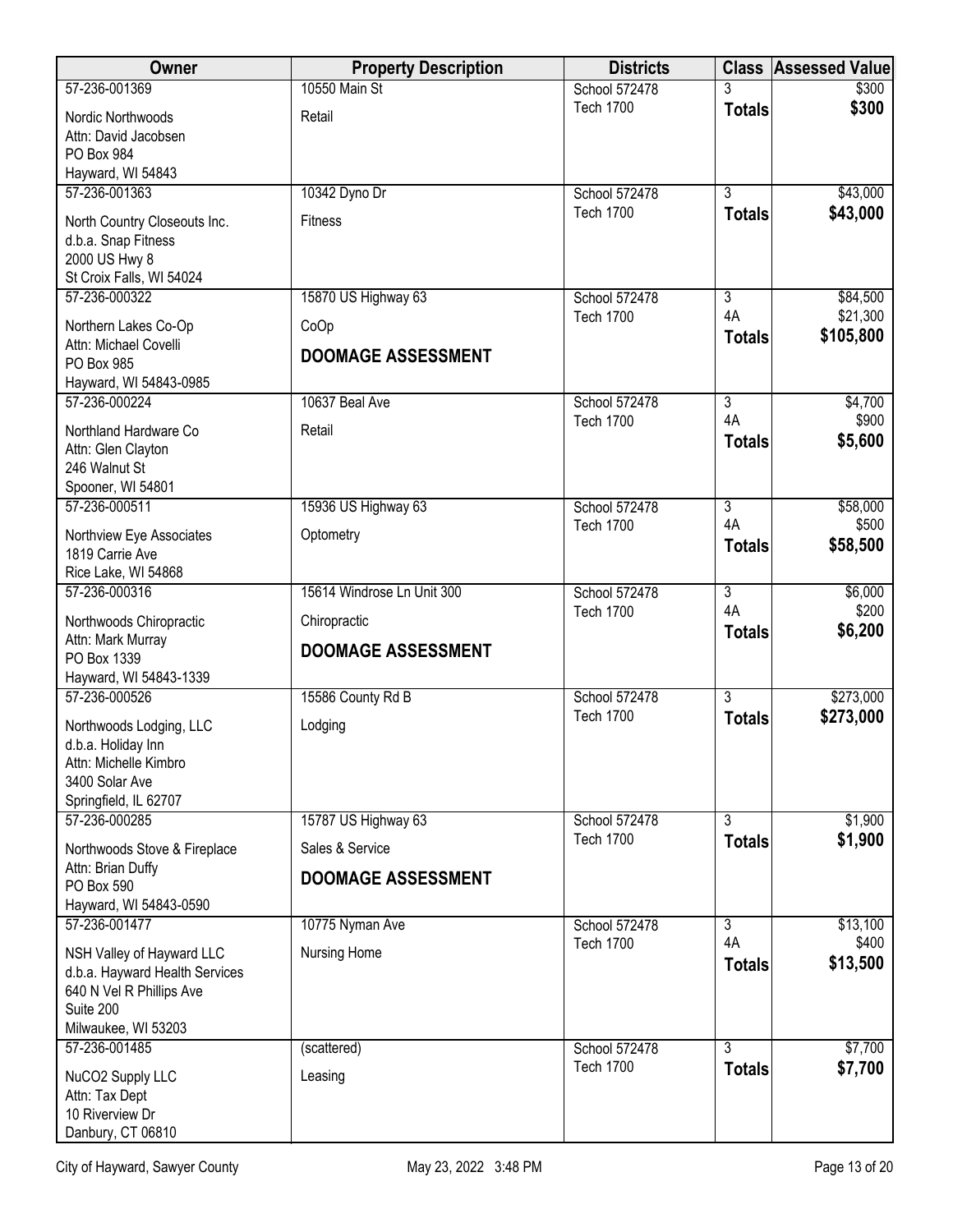| Owner                                        | <b>Property Description</b> | <b>Districts</b>                  |                | <b>Class Assessed Value</b> |
|----------------------------------------------|-----------------------------|-----------------------------------|----------------|-----------------------------|
| 57-236-000361                                | 10593 Kansas Ave            | School 572478                     |                | \$40,900                    |
| NWBE Inc                                     | Engineering                 | <b>Tech 1700</b>                  | <b>Totals</b>  | \$40,900                    |
| PO Box 328                                   |                             |                                   |                |                             |
| Hayward, WI 54843-0328                       |                             |                                   |                |                             |
| 57-236-000520                                | 15573 Par Ln                | School 572478                     | 3              | \$18,800                    |
| O'Reilly Automotive Stores, Inc              | <b>Auto Supplies</b>        | <b>Tech 1700</b>                  | 4A             | \$2,900                     |
| d.b.a. O'Reilly Auto Parts                   |                             |                                   | <b>Totals</b>  | \$21,700                    |
| Attn: Ryan LLC                               |                             |                                   |                |                             |
| PO Box 9167                                  |                             |                                   |                |                             |
| Springfield, MO 65801-9167                   |                             |                                   |                |                             |
| 57-236-001382                                | 15752 S First St            | School 572478<br><b>Tech 1700</b> |                |                             |
| <b>Outfitters Land Company</b>               | Retail                      |                                   | <b>Totals</b>  |                             |
| Attn: Jim Montag                             |                             |                                   |                |                             |
| 15752 S 1st St                               |                             |                                   |                |                             |
| Hayward, WI 54843                            |                             |                                   | $\overline{3}$ |                             |
| 57-236-001288                                | 15784 US Highway 63         | School 572478<br><b>Tech 1700</b> |                | \$37,600<br>\$37,600        |
| Panda House                                  | Restaurant                  |                                   | <b>Totals</b>  |                             |
| Attn: Fu Hua Lu                              | <b>DOOMAGE ASSESSMENT</b>   |                                   |                |                             |
| 15990 N 2nd St                               |                             |                                   |                |                             |
| Hayward, WI 54843<br>57-236-001375           | 15551 Railroad St           | School 572478                     | $\overline{3}$ | \$30,600                    |
|                                              |                             | <b>Tech 1700</b>                  | 4A             | \$800                       |
| Perkins Restaurant & Bakery                  | Restaurant                  |                                   | <b>Totals</b>  | \$31,400                    |
| 1172 Red Fox Rd                              |                             |                                   |                |                             |
| Ardenhills, MN 55112<br>57-236-001478        | 10514 S Main St             | School 572478                     |                |                             |
|                                              |                             | <b>Tech 1700</b>                  | <b>Totals</b>  |                             |
| PharmaSmart International Inc                | Leasing                     |                                   |                |                             |
| 773 Elmgrove Rd                              |                             |                                   |                |                             |
| Building 2, Mailbox 5<br>Rochester, NY 14624 |                             |                                   |                |                             |
| 57-236-000464                                | 15437 County Rd B           | School 572478                     | $\overline{3}$ | \$200                       |
|                                              |                             | <b>Tech 1700</b>                  | <b>Totals</b>  | \$200                       |
| Pinewood Homes                               | Home Builder                |                                   |                |                             |
| 15437 County Rd B<br>Hayward, WI 54843       | <b>DOOMAGE ASSESSMENT</b>   |                                   |                |                             |
| 57-236-000403                                | (scattered)                 | School 572478                     | $\overline{3}$ | \$3,900                     |
|                                              |                             | <b>Tech 1700</b>                  | <b>Totals</b>  | \$3,900                     |
| Pitney Bowes Global Financial Services       | Leasing                     |                                   |                |                             |
| LLC<br>5310 Cypress Center Dr                |                             |                                   |                |                             |
| Suite 110                                    |                             |                                   |                |                             |
| Tampa, FL 33609-1057                         |                             |                                   |                |                             |
| 57-236-000336                                | (scattered)                 | School 572478                     | $\overline{3}$ | \$600                       |
| Pitney Bowes Inc                             | Leasing                     | <b>Tech 1700</b>                  | <b>Totals</b>  | \$600                       |
| 5310 Cypress Center Dr                       |                             |                                   |                |                             |
| Suite 110                                    |                             |                                   |                |                             |
| Tampa, FL 33609                              |                             |                                   |                |                             |
| 57-236-001402                                | (scattered)                 | School 572478                     | $\overline{3}$ | \$1,200                     |
| Quadient Inc                                 | Services                    | <b>Tech 1700</b>                  | <b>Totals</b>  | \$1,200                     |
| Attn: Tax Dept                               |                             |                                   |                |                             |
| 478 Wheelers Farms Rd                        |                             |                                   |                |                             |
| Milford, CT 06461                            |                             |                                   |                |                             |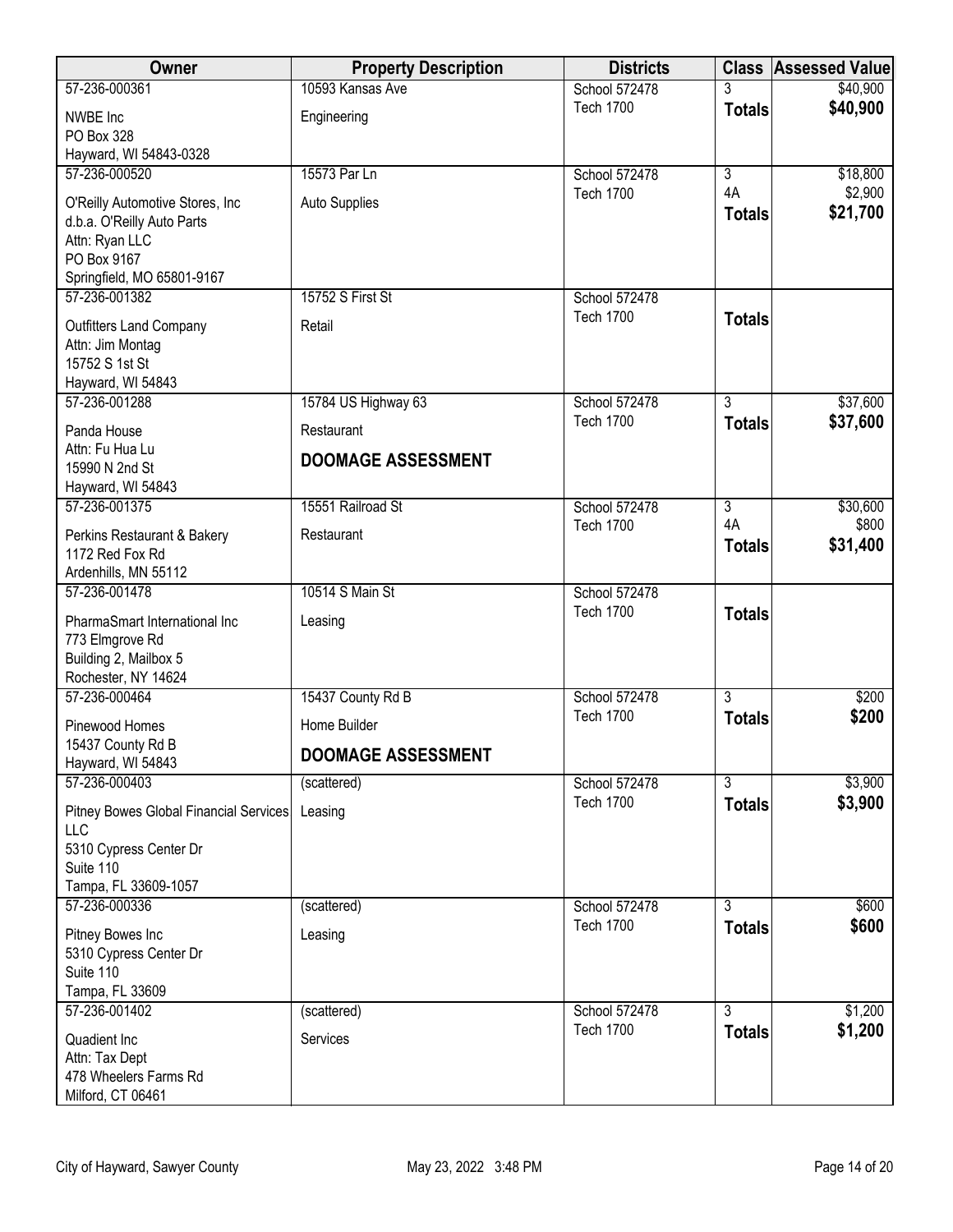| Owner                                                                                                            | <b>Property Description</b>     | <b>Districts</b>                  |                                       | <b>Class Assessed Value</b> |
|------------------------------------------------------------------------------------------------------------------|---------------------------------|-----------------------------------|---------------------------------------|-----------------------------|
| 57-236-001282                                                                                                    | (scattered)                     | School 572478                     |                                       | \$14,600                    |
| Quadient Leasing USA, Inc<br>Attn: Tax Dept                                                                      | Services                        | <b>Tech 1700</b>                  | <b>Totals</b>                         | \$14,600                    |
| 478 Wheeler Farm Rd<br>Milford, CT 06461                                                                         |                                 |                                   |                                       |                             |
| $2022 - 4$                                                                                                       | 10562 Kansas Ave                | School 572478                     | 4A                                    | \$500                       |
| Quench USA, Inc<br>PO Box 5166                                                                                   | Services                        | <b>Tech 1700</b>                  | <b>Totals</b>                         | \$500                       |
| Oak Brook, IL 60522-5166                                                                                         |                                 |                                   |                                       |                             |
| 57-236-000225<br>Real Estate Consultants of Hayward<br>Attn: Greg Grossi<br>PO Box 987<br>Hayward, WI 54843-0987 | 10339 S Michigan Ave<br>Realtor | School 572478<br><b>Tech 1700</b> | $\overline{3}$<br>4A<br><b>Totals</b> | \$1,300<br>\$500<br>\$1,800 |
| 57-236-001360                                                                                                    | (scattered)                     | School 572478                     | 4A                                    | \$600                       |
| Redbox Automated Retail LLC<br>PO Box 72210<br>Phoenix, AZ 85050                                                 | <b>DVDs/Games Rental</b>        | <b>Tech 1700</b>                  | <b>Totals</b>                         | \$600                       |
| 57-236-001443                                                                                                    | 15574 State Highway 77          | School 572478                     | $\overline{3}$                        | \$14,800                    |
| <b>Retreat Home Furniture</b><br>Attn: Ryan Hexum                                                                | Retail                          | <b>Tech 1700</b>                  | 4A<br><b>Totals</b>                   | \$1,000<br>\$15,800         |
| PO Box 1386<br>Hayward, WI 54843                                                                                 | <b>DOOMAGE ASSESSMENT</b>       |                                   |                                       |                             |
| 57-236-001479                                                                                                    | 15764 US Highway 63             | School 572478                     | 4A                                    | \$700                       |
| Revive Electronics, LLC<br>PO Box 80615<br>Indianapolis, IN 46280                                                | Leasing                         | <b>Tech 1700</b>                  | <b>Totals</b>                         | \$700                       |
| 57-236-221316                                                                                                    | 15614 Windrose Ln               | School 572478                     | $\overline{3}$                        | \$2,200                     |
| Ricoh USA Inc<br>Attn: Tax Services<br>PO Box 3850                                                               | Leasing                         | <b>Tech 1700</b>                  | <b>Totals</b>                         | \$2,200                     |
| Manchester, NH 03105-3850<br>57-236-001445                                                                       | 15650 County Rd B               | School 572478                     | $\overline{3}$                        | \$11,800                    |
| <b>River Deck Restaurant</b><br>Attn: Fred Scheer<br>15650 County Rd B<br>PO Box 221<br>Hayward, WI 54843        | Restaurant                      | <b>Tech 1700</b>                  | <b>Totals</b>                         | \$11,800                    |
| 57-236-001444                                                                                                    | 10538 Main St                   | School 572478                     | 3                                     | \$1,800                     |
| Riverbrook Bike & Ski<br>Attn: Tim Swift<br>PO Box 968<br>Hayward, WI 54843                                      | Retail                          | <b>Tech 1700</b>                  | 4A<br><b>Totals</b>                   | \$500<br>\$2,300            |
| 57-236-000381                                                                                                    | 10175 State Highway 27          | School 572478                     | 4A                                    | \$2,400                     |
| Rivers Edge Saloon<br>10175 State Hwy 27                                                                         | Bar                             | <b>Tech 1700</b>                  | <b>Totals</b>                         | \$2,400                     |
| Hayward, WI 54843                                                                                                | <b>DOOMAGE ASSESSMENT</b>       |                                   |                                       |                             |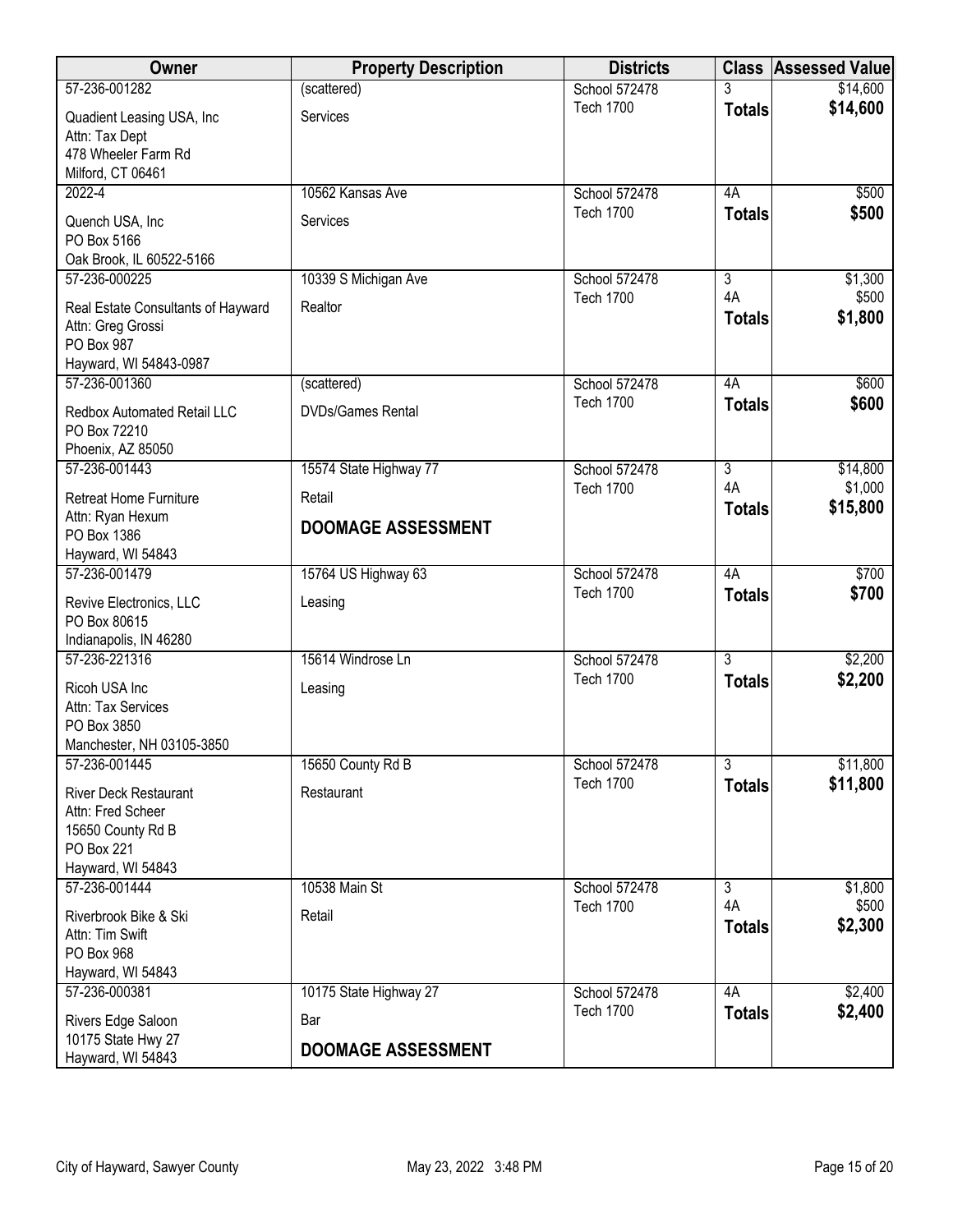| Owner                                                 | <b>Property Description</b> | <b>Districts</b>                  | <b>Class</b>        | <b>Assessed Value</b> |
|-------------------------------------------------------|-----------------------------|-----------------------------------|---------------------|-----------------------|
| 57-236-000341                                         | 10429 State Highway 27      | School 572478                     | 3                   | \$8,300               |
| <b>Riverside Motel</b>                                | Motel                       | <b>Tech 1700</b>                  | 4A<br><b>Totals</b> | \$200<br>\$8,500      |
| Attn: Luz and Szymon Krolak                           | <b>DOOMAGE ASSESSMENT</b>   |                                   |                     |                       |
| 10429 State Hwy 27<br>Hayward, WI 54843               |                             |                                   |                     |                       |
| 57-236-001442                                         | 10532 Ranch Rd              | School 572478                     |                     |                       |
| Rockys LTD                                            | Auto Repair                 | <b>Tech 1700</b>                  | <b>Totals</b>       |                       |
| d.b.a. R & S Collision                                |                             |                                   |                     |                       |
| Attn: Roger & Susan Rochenbach                        |                             |                                   |                     |                       |
| PO Box 215<br>Cable, WI 54821-0215                    |                             |                                   |                     |                       |
| $2022 - 5$                                            | 10179 Ranger Station Rd     | School 572478                     | $\overline{3}$      | \$1,000               |
| Roeschen's Healthcare LLC                             | Services                    | <b>Tech 1700</b>                  | <b>Totals</b>       | \$1,000               |
| PO Box 72000                                          |                             |                                   |                     |                       |
| Phoeniz, AZ 85050                                     |                             |                                   |                     |                       |
| 57-236-000343                                         | 10573 Main St               | School 572478<br><b>Tech 1700</b> | 4A                  | \$300<br>\$300        |
| Ronning's Clothing & Footwear                         | Retail                      |                                   | <b>Totals</b>       |                       |
| Attn: Janet Hanzlik<br>PO Box 698                     |                             |                                   |                     |                       |
| Hayward, WI 54843-0698                                |                             |                                   |                     |                       |
| 57-236-000345                                         | 15782 S First St            | School 572478                     | $\overline{3}$      | \$35,700              |
| Rub-A-Dub-Dub Laundromat                              | Laundry                     | <b>Tech 1700</b>                  | <b>Totals</b>       | \$35,700              |
| 15782 State Hwy 27                                    | <b>DOOMAGE ASSESSMENT</b>   |                                   |                     |                       |
| Hayward, WI 54843<br>57-236-001480                    | 15997 Dyno Dr               | School 572478                     | 4A                  | \$45,100              |
|                                                       | Tower                       | <b>Tech 1700</b>                  | <b>Totals</b>       | \$45,100              |
| <b>SBA Towers IV LLC</b><br>Attn: Tax Dept            |                             |                                   |                     |                       |
| 8051 Congress Ave                                     |                             |                                   |                     |                       |
| Boca Raton, FL 33487                                  |                             |                                   |                     |                       |
| 57-236-000219                                         | 15471 County Rd B           | School 572478<br><b>Tech 1700</b> | 4A<br><b>Totals</b> | \$3,800<br>\$3,800    |
| Signs By Darrel                                       | Signs                       |                                   |                     |                       |
| Attn: Darrel Vitcenda<br>15471 County Hwy B           | <b>DOOMAGE ASSESSMENT</b>   |                                   |                     |                       |
| Hayward, WI 54843                                     |                             |                                   |                     |                       |
| 57-236-000234                                         | 15539 Railroad St           | School 572478                     | $\overline{3}$      | \$4,800               |
| SK Carlson Enterprises Inc                            | Fast Food                   | <b>Tech 1700</b>                  | <b>Totals</b>       | \$4,800               |
| d.b.a. Dairy Queen                                    |                             |                                   |                     |                       |
| Attn: Sean Carlson<br>PO Box 1248                     |                             |                                   |                     |                       |
| Hayward, WI 54843                                     |                             |                                   |                     |                       |
| 57-236-001376                                         | 15734 US Highway 63         | School 572478                     | 3                   | \$24,700              |
| <b>Slumberland Furniture Store</b>                    | <b>Furniture Store</b>      | <b>Tech 1700</b>                  | 4A<br><b>Totals</b> | \$5,100<br>\$29,800   |
| 3505 Highpoint Dr N #2                                |                             |                                   |                     |                       |
| Saint Paul, MN 55128<br>57-236-001388                 | 15751 US Highway 63         | School 572478                     | $\overline{3}$      | \$64,300              |
|                                                       |                             | <b>Tech 1700</b>                  | 4A                  | \$43,900              |
| South Lake Motors & RV Hayward<br>Attn: Daniel R Dunn | Auto Dealership             |                                   | <b>Totals</b>       | \$108,200             |
| 15751 W US Hwy 63                                     |                             |                                   |                     |                       |
| Hayward, WI 54843                                     |                             |                                   |                     |                       |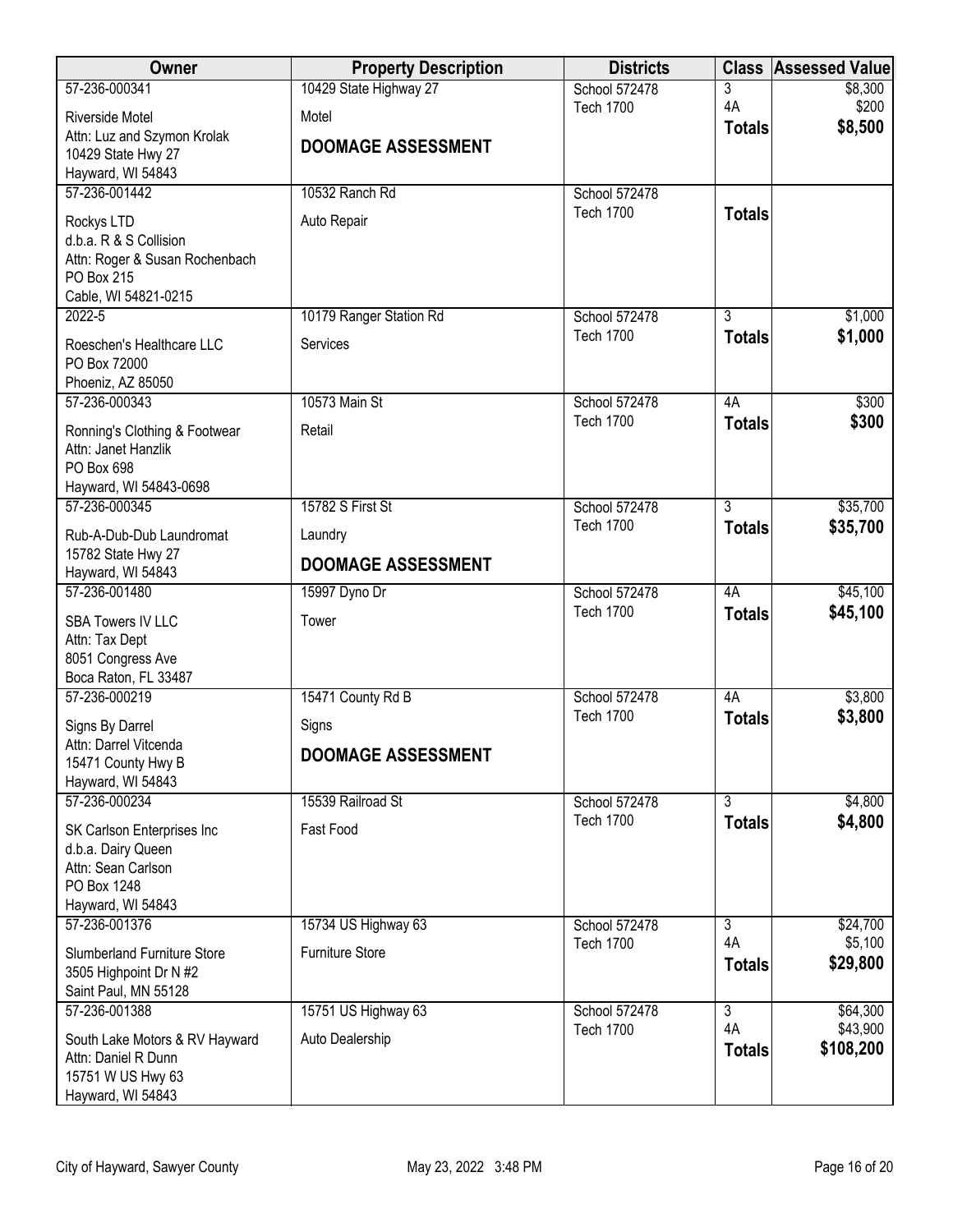| Owner                                                          | <b>Property Description</b> | <b>Districts</b>                  |                      | <b>Class Assessed Value</b> |
|----------------------------------------------------------------|-----------------------------|-----------------------------------|----------------------|-----------------------------|
| 57-236-000295                                                  | 10528 Dakota Ave            | School 572478                     |                      |                             |
| Squeaky Clean Laundry                                          | Laundry                     | <b>Tech 1700</b>                  | <b>Totals</b>        |                             |
| Attn: Glen A. Largent<br>PO Box 1282                           |                             |                                   |                      |                             |
| Hayward, WI 54843                                              |                             |                                   |                      |                             |
| 57-236-000307                                                  | 15878 Third St              | School 572478                     | $\overline{3}$       | \$900                       |
| State Farm Mutural Auto Ins                                    | Insurance                   | <b>Tech 1700</b>                  | <b>Totals</b>        | \$900                       |
| Attn: Tax & Compliance Property Tax                            |                             |                                   |                      |                             |
| PO Box 2155                                                    |                             |                                   |                      |                             |
| Bloomington, IL 61702<br>57-236-000212                         | 10270 Lee Rd                | School 572478                     | $\overline{3}$       | \$1,800                     |
| Suick Theaters of Wis Ashland                                  | Movie Theatre               | <b>Tech 1700</b>                  | 4A                   | \$200                       |
| d.b.a. Hayward Theatre                                         |                             |                                   | <b>Totals</b>        | \$2,000                     |
| Attn: Timothy J Suick                                          |                             |                                   |                      |                             |
| PO Box 532                                                     |                             |                                   |                      |                             |
| Antigo, WI 54409<br>57-236-000241                              | 10594 Main St               | School 572478                     | $\overline{3}$       | \$1,500                     |
| T W Duffy Law Office                                           | Attorney                    | <b>Tech 1700</b>                  | 4A                   | \$200                       |
| Attn: Thomas W Duffy                                           |                             |                                   | <b>Totals</b>        | \$1,700                     |
| PO Box 965                                                     |                             |                                   |                      |                             |
| Hayward, WI 54843-0965<br>57-236-000267                        | 10565 Main St               | School 572478                     | $\overline{3}$       | \$2,200                     |
|                                                                |                             | <b>Tech 1700</b>                  | 4A                   | \$500                       |
| Tart & Tart LLC<br>d.b.a. Firehouse Bakery & Deli              | <b>Bakery</b>               |                                   | <b>Totals</b>        | \$2,700                     |
| Attn: Kevin & Dawn Tart                                        | <b>DOOMAGE ASSESSMENT</b>   |                                   |                      |                             |
| PO Box 329                                                     |                             |                                   |                      |                             |
| Hayward, WI 54843<br>57-236-001422                             | (scattered)                 | School 572478                     | $\overline{3}$       | \$600                       |
|                                                                |                             | <b>Tech 1700</b>                  | <b>Totals</b>        | \$600                       |
| The American Bottling Company<br>PO Box 1925                   | Leasing                     |                                   |                      |                             |
| Frisco, TX 75034                                               |                             |                                   |                      |                             |
| 57-236-000325                                                  | (scattered)                 | School 572478                     | 4A                   | \$21,000                    |
| The Coca-Cola Company                                          | Leasing                     | <b>Tech 1700</b>                  | <b>Totals</b>        | \$21,000                    |
| Attn: Fountain Property Tax - NAT 8<br>PO Box 1734             |                             |                                   |                      |                             |
| Atlanta, GA 30301                                              |                             |                                   |                      |                             |
| 57-236-000536                                                  | 10567 Main St               | School 572478                     | 3                    | \$3,300                     |
| The Glik Company                                               | Retail                      | <b>Tech 1700</b>                  | 4A                   | \$900                       |
| 25 ABC Pkwy                                                    |                             |                                   | <b>Totals</b>        | \$4,200                     |
| Collinsville, IL 62234<br>57-236-000356                        | 15593 County Rd B           | School 572478                     | $\overline{3}$       | \$2,500                     |
|                                                                |                             | <b>Tech 1700</b>                  | <b>Totals</b>        | \$2,500                     |
| The Stove Works & Fireplace Center<br>Attn: Kenneth Marienfeld | Sales & Service             |                                   |                      |                             |
| 15593 W County Hwy B                                           |                             |                                   |                      |                             |
| Hayward, WI 54843                                              |                             |                                   |                      |                             |
| 57-236-000479                                                  | 10462 State Highway 27      | School 572478<br><b>Tech 1700</b> | $\overline{3}$<br>4A | \$4,200<br>\$100            |
| The Village Smith LLC                                          | Auto Repair                 |                                   | <b>Totals</b>        | \$4,300                     |
| Attn: Harold Butterfield<br>10462 State Hwy 27                 |                             |                                   |                      |                             |
| Hayward, WI 54843                                              |                             |                                   |                      |                             |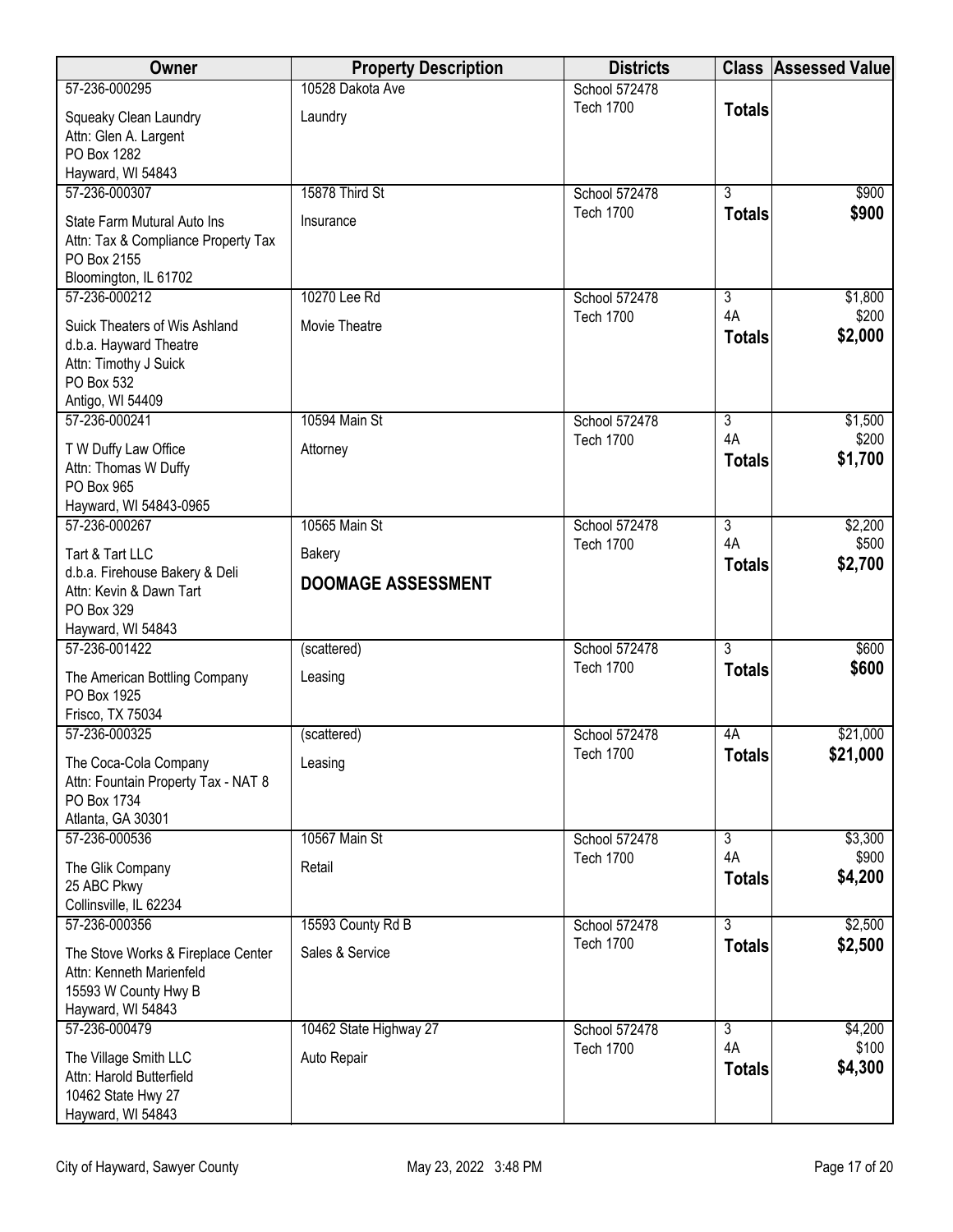| Owner                                                                        | <b>Property Description</b>        | <b>Districts</b> | <b>Class</b>              | <b>Assessed Value</b> |
|------------------------------------------------------------------------------|------------------------------------|------------------|---------------------------|-----------------------|
| 57-236-000432                                                                | 10594 Main St                      | School 572478    | 3<br>4A                   | \$2,900               |
| Thomas J Duffy Law Office                                                    | Attorney                           | <b>Tech 1700</b> | <b>Totals</b>             | \$200<br>\$3,100      |
| Attn: Thomas J Duffy<br>PO Box 839                                           | <b>DOOMAGE ASSESSMENT</b>          |                  |                           |                       |
| Hayward, WI 54843-0839                                                       |                                    |                  |                           |                       |
| 57-236-001481                                                                | 10290 State Highway 27             | School 572478    | $\overline{3}$            | \$94,000              |
| Thousand Oaks LLC                                                            | Hotel/Restaurant/Bar               | <b>Tech 1700</b> | <b>Totals</b>             | \$94,000              |
| d.b.a. Flat Creek Eatery and Saloon<br>24271 State Rd 35N<br>Siren, WI 54872 | <b>DOOMAGE ASSESSMENT</b>          |                  |                           |                       |
| $2022 - 6$                                                                   | 10541 Main St                      | School 572478    | $\overline{3}$            | \$5,000               |
| <b>Timepayment Corp</b>                                                      | Leasing                            | <b>Tech 1700</b> | <b>Totals</b>             | \$5,000               |
| PO Box 7                                                                     |                                    |                  |                           |                       |
| South Bend, IN 46624<br>57-236-001429                                        | 10583 Kansas Ave                   | School 572478    | $\overline{3}$            | \$4,200               |
| <b>Titus Salon</b>                                                           | Hair Salon                         | <b>Tech 1700</b> | 4A                        | \$300                 |
| Attn: Jennifer Titus                                                         |                                    |                  | <b>Totals</b>             | \$4,500               |
| PO Box 297                                                                   | <b>DOOMAGE ASSESSMENT</b>          |                  |                           |                       |
| Cable, WI 54821<br>57-236-000063                                             | 10562 Main St                      | School 572478    | 4A                        | \$4,700               |
|                                                                              |                                    | <b>Tech 1700</b> | <b>Totals</b>             | \$4,700               |
| TNT Sports Bar and Grill<br>10562 Main St                                    | Bar & Grill                        |                  |                           |                       |
| Hayward, WI 54843                                                            | <b>DOOMAGE ASSESSMENT</b>          |                  |                           |                       |
| 57-236-000370                                                                | 10569 Main St                      | School 572478    | $\overline{3}$            | \$49,600              |
| Tremblay's Sweet Shop                                                        | Candy Store                        | <b>Tech 1700</b> | <b>Totals</b>             | \$49,600              |
| Attn: Charles Tremblay<br><b>PO Box 228</b>                                  |                                    |                  |                           |                       |
| Hayward, WI 54843-0228                                                       |                                    |                  |                           |                       |
| 57-236-000515                                                                | 15865 Second St                    | School 572478    | $\overline{\overline{3}}$ | \$1,200               |
| <b>Tri-R Realty</b>                                                          | Realtor                            | <b>Tech 1700</b> | 4A<br><b>Totals</b>       | \$100<br>\$1,300      |
| Attn: Mary Reinemann<br>PO Box 10                                            | <b>DOOMAGE ASSESSMENT</b>          |                  |                           |                       |
| Hayward, WI 54843-0010                                                       |                                    |                  |                           |                       |
| 57-236-000211                                                                | 15771 US Highway 63                | School 572478    |                           |                       |
| Twin City Petroleum & Properties LLC                                         | <b>Gas Station/Convience Store</b> | <b>Tech 1700</b> | <b>Totals</b>             |                       |
| d.b.a. Hayward Marathon                                                      |                                    |                  |                           |                       |
| 233 E Bay St Ste 1010<br>Jacksonville, FL 32202                              |                                    |                  |                           |                       |
| 57-236-000372                                                                | 15820 US Highway 63                | School 572478    | $\overline{3}$            | \$9,300               |
| Tworek, Kathleen M                                                           | Bar                                | <b>Tech 1700</b> | 4A                        | \$500                 |
| d.b.a. Moccasin Bar                                                          | <b>DOOMAGE ASSESSMENT</b>          |                  | <b>Totals</b>             | \$9,800               |
| PO Box 868<br>15816 S Hwy 63                                                 |                                    |                  |                           |                       |
| Hayward, WI 54843-0868                                                       |                                    |                  |                           |                       |
| 57-236-000481                                                                | (scattered)                        | School 572478    | $\overline{3}$            | \$98,500              |
| <b>US Bank National Association</b>                                          | Leasing                            | <b>Tech 1700</b> | <b>Totals</b>             | \$98,500              |
| 1310 Madrid St<br>Suite 100                                                  |                                    |                  |                           |                       |
| Marshall, MN 56258                                                           |                                    |                  |                           |                       |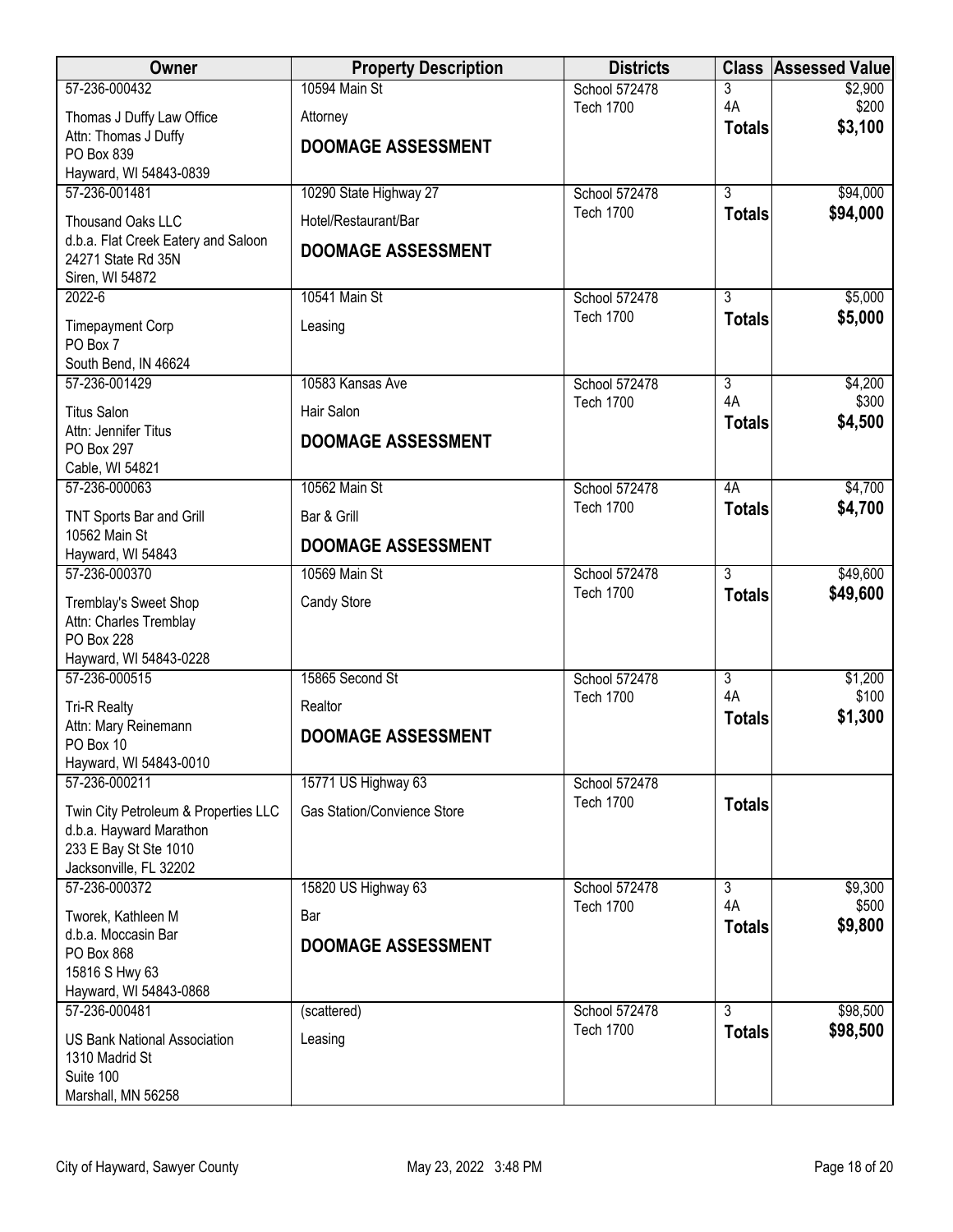| Owner                                                                                                                              | <b>Property Description</b> | <b>Districts</b> |                     | <b>Class Assessed Value</b> |
|------------------------------------------------------------------------------------------------------------------------------------|-----------------------------|------------------|---------------------|-----------------------------|
| 57-236-284408                                                                                                                      | 10186 State Highway 27      | School 572478    | 4A                  | \$71,300                    |
| VCA Animal Hospitals, Inc.<br>d.b.a. VCA Care Animal Hospital<br>Attn: Tax Dept<br>12401 W Olympic Blvd<br>Los Angeles, CA 90064   | Services                    | <b>Tech 1700</b> | <b>Totals</b>       | \$71,300                    |
| 57-236-001488                                                                                                                      | (scattered)                 | School 572478    | $\overline{3}$      | \$18,700                    |
| Wabasha Leasing LLC<br>PO Box 80615<br>Indianapolis, IN 46280                                                                      | Leasing                     | <b>Tech 1700</b> | <b>Totals</b>       | \$18,700                    |
| 57-236-001323                                                                                                                      | 10489 State Highway 27      | School 572478    | 3                   | \$111,600                   |
| Walgreens Co.<br>d.b.a. Store #11857-S-PPT<br>300 Wilmot Rd MS#3301<br>Deerfield, IL 60015                                         | Retail                      | <b>Tech 1700</b> | 4A<br><b>Totals</b> | \$500<br>\$112,100          |
| 57-236-000379                                                                                                                      | 15594 State Highway 77      | School 572478    | $\overline{3}$      | \$521,200                   |
| Wal-Mart Stores East LP<br>d.b.a. US03245G-Supercenter<br>Attn: MS 0555<br>PO Box 8050<br>Bentonville, AR 72716-8050               | Retail                      | <b>Tech 1700</b> | 4A<br><b>Totals</b> | \$90,400<br>\$611,600       |
| 57-236-000517                                                                                                                      | (scattered)                 | School 572478    | 4A                  | \$9,000                     |
| Waste Management of Wisconsin Inc<br>Attn: Marvin F Poer And Co<br>PO Box 802206<br>Dallas, TX 75380-2206                          | Waste Removal               | <b>Tech 1700</b> | <b>Totals</b>       | \$9,000                     |
| 57-236-224212                                                                                                                      | (scattered)                 | School 572478    |                     |                             |
| Wells Fargo Vendor Financial Serv LLC<br>Attn: Property Tax Compliance<br>PO Box 36200<br>Billings, MT 59107-6200                  | Leasing                     | <b>Tech 1700</b> | <b>Totals</b>       |                             |
| 57-236-001286                                                                                                                      | 10634 Kansas Ave            | School 572478    | $\overline{3}$      | \$19,700                    |
| White Stag Real Estate Company LLC<br>d.b.a. McCormick House Inn<br>Attn: Michele DeYoung<br>10634 Kansas Ave<br>Hayward, WI 54843 | Bed & Breakfast             | <b>Tech 1700</b> | Totals              | \$19,700                    |
| 57-236-000412                                                                                                                      | 15643 County Rd B           | School 572478    | $\overline{3}$      | \$100                       |
| <b>Wildlife Creations Inc</b><br>Attn: Kenneth Wilson<br>15643 W County Road B<br>Hayward, WI 54843                                | Retail                      | <b>Tech 1700</b> | <b>Totals</b>       | \$100                       |
| 57-236-000226                                                                                                                      | 10636 Hayward Ct            | School 572478    | 4A                  | \$200                       |
| Woods to Water Realty of Northern WI<br>LLC<br>Attn: Dustin Beckwith<br>10636 Hayward Ct<br>Hayward, WI 54843                      | Realtor                     | <b>Tech 1700</b> | <b>Totals</b>       | \$200                       |